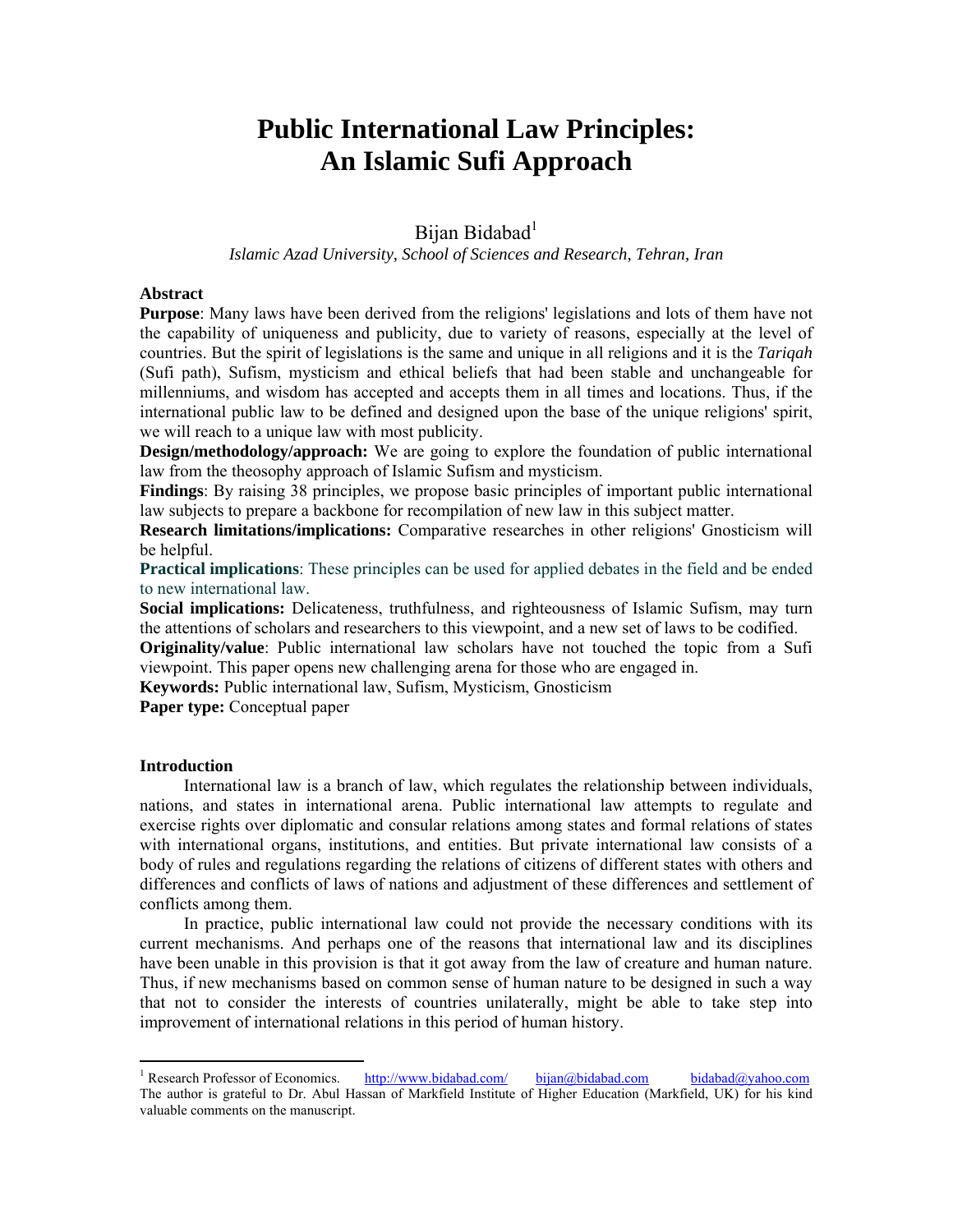In this paper, our aim is to survey the subjects of Islamic public international law, and we have tried not to engage ourselves with the subjects of Islamic private international law as far as possible, because the latter needs a completely separate deal. In this paper, we are focusing to extend Islamic jurisprudence decisions from a theosophical point of view over the field of international law. What the theosophy calls for, is that the reasons and secrets behind each order, should be the bases of its enactment. Therefore, by full understanding of reasons and sprit of Islamic laws we are going to extend these rules to the international law level.

The details of reasoning and Qur'anic, exegesis, dialectics and juristic debates of Sufi scholars have been written in a separate book, and in fact, this paper is a summary of its public international law chapter. $^{2}$ 

#### **1- Principle of: General authorization for acceptance of "General Principles of Law"**

There are several principles that are referred to and enforced in international law. Some of these principles are derived from general principles of law, which are common amongst all states and are recognized by all civilized nation's legal system. According to the Article 38 of The Hague Convection 1907 "... general principle of law which are recognized by civilized nationsi.e. they are parts of valid legal systems, and civilized nations have enforced them- are one of the independent and distinct sources of international law."

Some principles which can be named as parts of general principles of law read as follows: priority of international law over municipal law, priority of international treaties over law of the land, recoursing to municipal courts before resorting to international courts, principle of unauthorization of submission of rights in excess of what one has in one's authority, equality of states sovereignties, principle of non-recourse to force, principle of peaceful co-existence, principle of binding force of obligations, principle of impartiality in adjudications, principle of payment of fees by losing party, principle of lack of jurisdiction over the actions brought to another court, principle of freedom of navigation on the high seas, principle of continuation of uncontested possession in establishment of right of sovereignty, principle of non-discrimination or equality of citizens of states in front of law. Some of the said general principles of law, with respect to the relations among the states are often mentioned in treaties and resolutions of international organizations. For example, the followings are a few principles that are invoked while bringing an action or during legal proceedings before judicial authorities, such as: principle of recoursing to municipal courts before resorting to the international courts, principle of priority of international treaties to the law of the land, principle of continuation of government (state), principle of independence of states, which are common between municipal and international law.

Although the aforementioned cases are propounded as new legal terms and seems to be novelties in Islamic jurisprudence, but after a careful consideration over the subject we will realize that nearly all of the general principles of law, exist in Islam's legal system; and Islam by approaching delicacy and tacting the said principles has its own special position towards them. As a matter of fact, international law, and public law have been less used and invoked in Islamic countries, than municipal and private laws that is why there is less improvement in these fields of law.

However, while surveying every one of general principles of law, the distinct Islamic viewpoints will be considered as well. Generally, the spirit of law-making in Islam is emanated from the moral perfection of natural law, which is easily deducible by reason and conscience. The individual's interest as egotism is not the objective of Islam, on the contrary, what is propounded is individual's interest as part of "Existence", and by deep thinking over the texts of these pages we will understand this very subject which is highest value in Islamic law. This standpoint is the

<sup>&</sup>lt;sup>2</sup> - Bidabad, Bijan, Sufi foundations of Islamic international relations, public international law, foreign policy and diplomacy, a theosophy approach, 2005. http://www.bidabad.com/doc/mabani-erfani-ravabet-beynolmelal-en.pdf. This book is translation of the second volume of the Collection of Sufi Social Cosmology. http://www.bidabad.com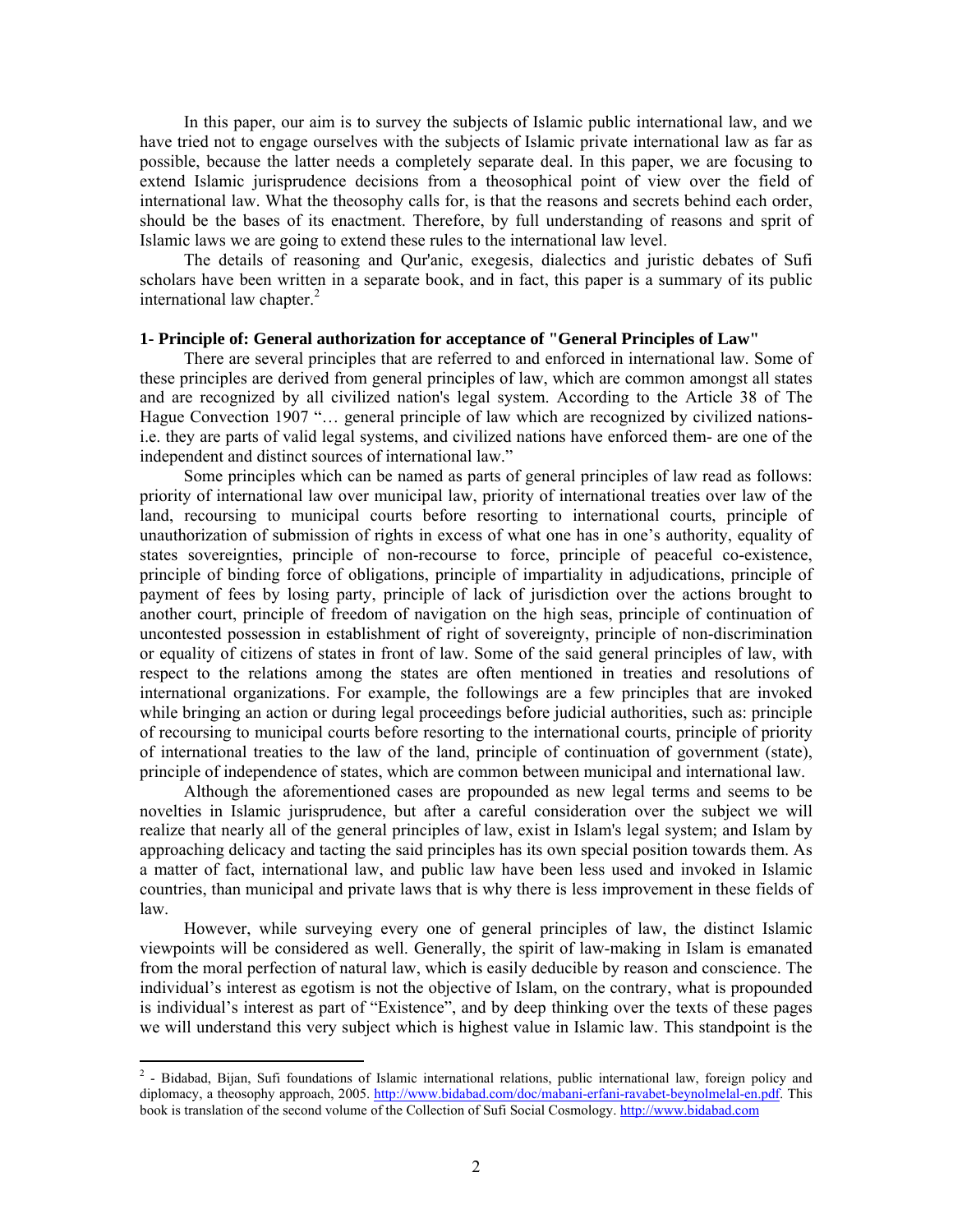most essential distinction between statutes of contemporary world and Islamic law.

## **2- Principle of: Acceptability of statutory international law to the limited extent of conformity with Islamic Law**

The statute law and international conventions are acceptable by Islamic legal system as long as they are not in direct contradiction to and/or in conflict with the Muhammedan religious law. There are detailed discussions over this subject, which compare the international law-making viewpoints to the ordinances of Islamic law and consequently makes full assessment of their acceptability or non-acceptability.<sup>3</sup> According to article 38 of statute of International Court of Justice, sources and rules of international law consists of international conventions, whether general or particular, establishing rules expressly recognized by the contesting states, and international custom and general principles of law recognized by civilized nations and finally judicial decisions, and the teachings of the most highly qualified publicists of the various nations as subsidiary means for the determination of rules of law.

 In Islamic international law, the above-mentioned sources, as a matter of hierarchy, are placed after religious law. At first, the primary Ordinances of Islam, based on Glorious Qur'an and Mohammedan religious law are acceptable sources of adjudication and arbitration. Other sources of law are placed at the next degrees. It is certain that, if secondary sources were not in contradiction to and/or in conflict with Glorious Qur'an, they would be liable to gain acceptability. The main criterion of comparison for sources of statutory international law is conformity with religious law.

As for the new legal institutions/affairs, we ought to take the standpoints of theosophy and apply reason to find out the conformity or contradiction of the subject to the ordinances of Glorious Qur'an. There are many detailed and certain conditions for this reasoning approach (for comparison), which are topics of other books. $4$ 

# **3- Principle of: Acceptability of customary international law**

 $\overline{a}$ 

Sources of law in different levels and divisions, more or less, consist of statutory (written) law, customs and judicial precedents, and even legal doctrines as well. Custom is set up by people during a long period of time and is recognized as an enforceable precedent by public conscience. Old and protracted usages and binding sense of public conscience in the society, makes definition and distinction of custom as legal term. In other words, custom is voluntary and continuous usage, which gradually is recognized as a binding rule in public minds. International custom also proves applicable by the same definition. It is a rule of law, which the states have enforced and observed in their relations during a long period of time, so that the common conscience of states believes then as enforceable.

Custom is also recognized as a secondary source of law in Islam. One of the distinct examples of acceptability of custom in Islamic law can be noticed in the law of marriage. As it will be pointed out later, there are some similarities between international law and the law of marriage. In both of them, guarantee for performance of contract and lack of guarantee to bind parties to perform their obligations to the conditions of contract are the same. Therefore, similar rules of procedure could be applicable for the said topics.

<sup>&</sup>lt;sup>3</sup> One of the most interesting researches on the subject is the book of "Religious standpoints on Universal Declaration of Human Rights" which presents positions of Islam, whether in agreement or disagreement towards the Universal Declaration of Human Rights. His Excellency Hajj Sultan Hussein Tabandeh Gonabadi. "Salih Library", 2<sup>nd</sup> ed. (1975).  $<sup>4</sup>$  For detailed discussion on the subject see: Bidabad, B. and Harsini, A. (2003), Religious-economic analysis of usury</sup> in consumption and investment loans and shortages of contemporary jurisprudence in finding the rules of religion legislator. Monetary and Banking Research Academy, Central Bank of Iran, (Farsi). http://www.bidabad.com/ and also: Bidabad, B. (2004), Economic-juristic analysis of usury in consumption and investment loans and contemporary jurisprudence shortages in exploring legislator commandments. Proceeding of the 2<sup>nd</sup> International Islamic Banking Conference, Monash University of Malaysia. 9-10 September 2004, (English). http://www.bidabad.com /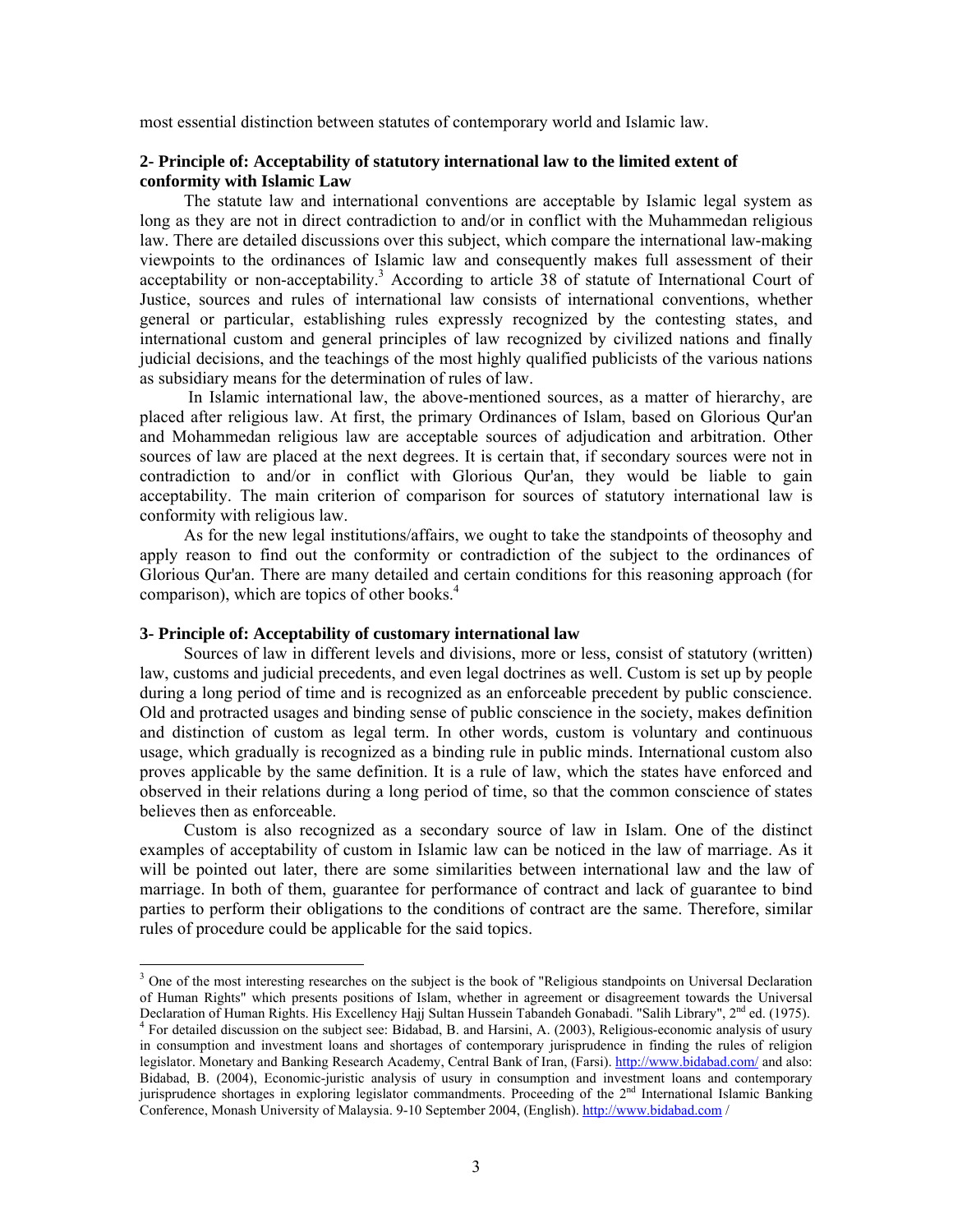The aforementioned rule of law includes "custom" as one of the sources of Islamic law. We should admit that accepting "custom" as a rule, is not definite and indisputable, because it varies under conditions of beliefs and behaviors of states and societies. But it always exposes the standing beliefs in the society and at the international level, which this mode of subject is applicable in settlement of legal actions.

## **4- Principle of: Giving priority to forgiveness, benevolence and conciliation of hearts**

Based on the Islamic teachings, in human relationships, whether municipal or international, forgiveness is always preferred to retaliation. As it is mentioned in Qur'an's verse of Retaliation, retaliation is authorized but forgiveness is preferred and has been placed more stress on it.

To find forgiveness preferable to retaliation, this evidence suffices that on the level of international relations, any evil deed that are perpetrated through foolishness or, the perpetrator looks suitably repentant to his action should not be responded. Because such actions will incite wrath power of some of the heads of governments who are weak in their mind and reason, consequently the flame of war starts and some nations will be burnt in it. The outbreak of many wars, throughout the history, was for the same reason, which has horribly affected several nations. It is worth mentioning that forgiveness and connivance should not lead to establishment of a breeding-ground for oppressors, which in this case the act is worse than cruelty. To find forgiveness preferable to retaliation is a kind of meritorious preference, which is not obligatory. The benevolent has his own choice to do it.

#### **5- Principle of: Honoring the treaties**

One of the most important subject matters discussed in religious laws of all religions, is "honoring treaties" which its explanation needs a long discussion. But it is sufficient to mention only a paragraph from Zoroaster's book: "The Avesta" which reads as follows: "**The wicked promise-breaker destroys the whole country … and his deed is the same as a killer of a pious man. Never break your promise, not a promise with a mendacious nor with a truthful,**  because both of them are called "promise", whether made with a liar or a truthful."<sup>5</sup> Concerning the said subject, there are many verses in Old and New Testaments. The Glorious Qur'an also has expressly stressed on the principle of international responsibility. There is an exception in the subject of breach of pledge and covenant, and it is when the adverse party does not honor his/her obligations.

Breach of covenant is also accepted in international law, based on the well-known principle of "*Rebus*" (*La regle rebus sic stantibus*). According to the said principle mentioned by Vienna Convention 1969, if there is a fundamental change of circumstances, upon which the agreement rests, the concerned party may unilaterally abrogate the treaty and consider it as terminated. According to article 64 of Vienna Convention, resorting to principle of "*Rebus*" should meet three requirements: First, the taking places of fundamental changes in the circumstances that the agreement rests upon, should be essential condition to the consent of both parties to the treaty. Second, the said fundamental changes, should lead to an essential change of commitments, and third, the main reasons for revision or abrogation of the treaty must be unpredictable in advance.<sup>6</sup>

From the purport of Qur'an's verse, it is understood that in Islam stipulation of breach of contract (treaty) is based on the non-observance of terms of agreement of the adverse party. Therefore, resorting to the principle of "*Rebus*" and related three requirements is not sufficient for abrogation of a treaty. It means that according to principle of "*Rebus*" if the circumstances for making profit are changed, the breach of contract is acceptable, but Islam does not accept it as a circumstance for breach of contract. Because, as Islam is concerned, there is an implied principle in all treaties, which purports "advancement of humankind" vis-à-vis the unilateral profit. What is

<sup>&</sup>lt;sup>5</sup> Doostkhah, J., (1982) Avesta, Yashts, Morvarid Publication, Tehran, 3<sup>rd</sup> ed..<br><sup>6</sup> Gheam Masham Earshani, A. (1988) International law to nationalize. " Deje

Ghaem Magham Farahani, A. (1988) International law to nationalize ..." Pajang Pub., Tehran, pp. 29-32.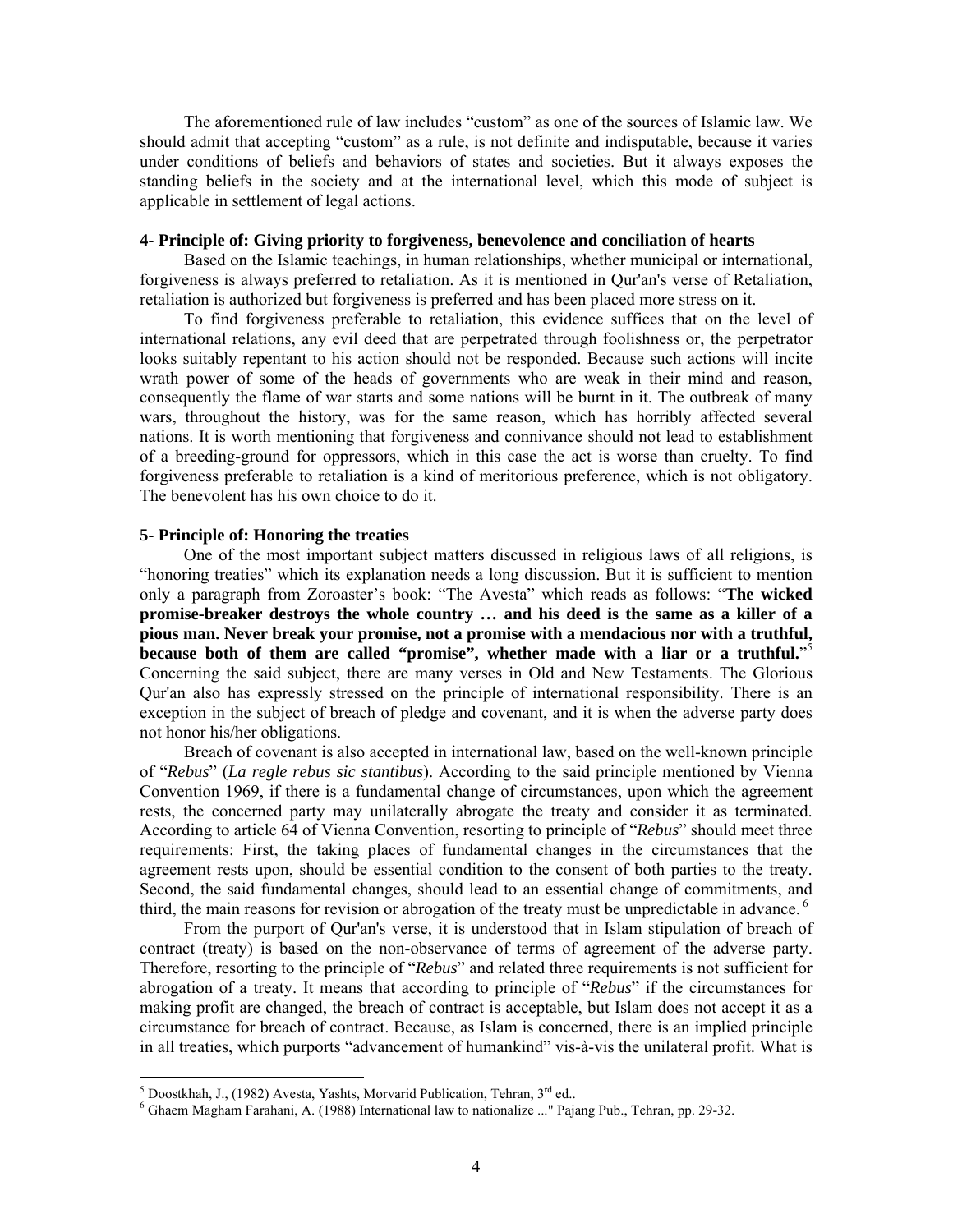important in Islam is the benefit for both sides. In other words, there is a firm conviction in Islam that by changing the circumstances of a contract resulting to the reduction or loss of profit, the contract should not be abrogated and/or the obligations be cancelled.

Some international jurists have interpreted the requirements of principle of "*Rebus*" to definition of "*Force Majeure*", and believe that by non-observance of principle of "treaties immunity" the world commitment towards the rights of states shall meet with disorders, because those states which don't want to fulfill their international obligations, by misusing the said principle will bring disorder to the international relations and infringe the rights of the other states.<sup>7</sup>

#### **6- Principle of: Mandatory observation of formalities of contract**

There are positive and detailed orders concerning the manner of making contracts in Glorious Qur'an that will suffice us and puts forward this particular idea that, to prevent the international disputes, which emanate from the vagueness and obscurity of various international treaties, we have to make necessary arrangements to predict all disputable and indisputable issues and clearly insert them in the treaties to remove the causes of international differences. On the other hand, such precautions would result to the smooth activities of citizens of nations within the realm of private international law.

## **7- Principle of: Doing justice**

Prior to entering into the detailed discussion of this section, it seems advantageous to have a general analysis over the purport of justice. According to different school of thoughts, justice has various and distinct meanings.<sup>8</sup> They are so different that justice in one school seems to be cruelty (injustice) in another one. Different ideologies while dividing equal rights among individuals are mostly involved in deviations resulting from their ideological inclinations. This discussion needs a long and detailed description but the general idea of the case is that, whenever the mankind as a whole has become the focus of attention, justice is inclined towards impartiality in ideology, but when the qualities of human beings is taken into consideration, justice is inclined towards the concerned qualities. Justice is generally defined as: "to place things in their right position". This definition is taken from the opposite meaning of cruelty's definition.<sup>9</sup> In the humanities, the issue of "placing things in their right position" is very complicated problem, which cannot be solved so easily. If the position of justice is fair allocation of economic resources, then justice takes the meaning of "optimum allocation of resources", which is known as "Pareto optimality" in microeconomics, and the well-known Euler equation defines fair distribution. If we were looking for just and fair position in the realm of society, the concept of individual's values and his efficiency would be our concern, which is not known to have unique optimal solution. When justice is discussed as a legal subject, it means exercising the sovereignty of law over all individuals equally. Even if the law were fair one, the application of justice would be ruled only over the subject matter under consideration and would not include all aspects of the right. When the meaning of justice, within the scope of individual and/or social psychology is under consideration, we would find out that there is no basis to adjudge the feelings, affection, and love of humankind. Anyhow, capability of attaining partial justice in all fields of studies depends on "human justice". Whereas, the general and full justice is related to the nature of the creatures and on the basis of their particularities all over the world, which is under the influence of their creator's justice. Therefore, the individual is the basis for understanding and interpretation of partial justice. In order that an individual be capable of adjudging fairly the interpretation of

 7 See: Abd-el-Kader Boye, Serie "Tiers monde en marche", Tome 3-L'acte de nationalisation, Berger–Levrault, les Nouvelles editions africaines.

<sup>8</sup> See: Otfried Höffe, Politische Gerenchtigkeit, 1995.

<sup>9</sup> In the exegesis of *Bahrul khezam*, Seyyed Haidar Amoli, vol. 1, (1989) pp. 402-409, this definition has been cited.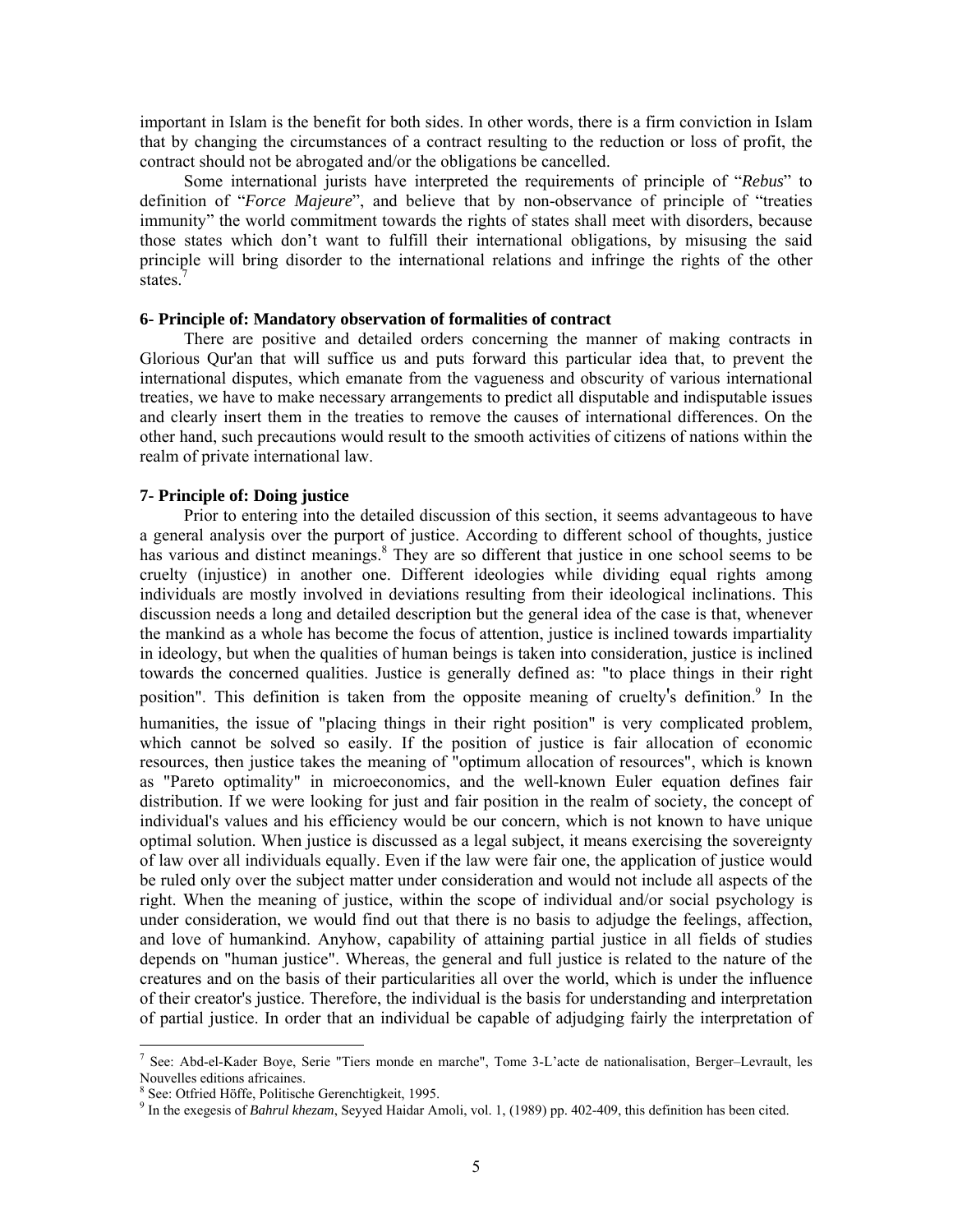partial justice, he should necessarily have obtained "justice" within himself, that is to say, the concept of "The Just" must be stationed in his whole existence. The consequence and result of the aforementioned discussion leads us to this point that just and righteous persons are only prophets, Divine Guardians, and Divine Executors. They are the measuring criterion of justice. Their words are law, and evaluation and adjustment of justice. Justice becomes an objective manifestation through the existence of their Holiness. It is due to the light of their beings that line of justice is determined and demonstrated.

In other schools of thoughts, even in Marxism's points of view, there is always a philosopher imagined who is appointed as the head of society and it is supposed, he can be the criterion for settlement and adjustment of arisen problems within the society. However, in all religions this criterion is the appointed agent of God, who is prophets or Divine Guardians and/or Divine Executors. They are the ones who are criterion, because "The Just" is invested with their beings.

 In any case, doing justice is the tasks and missions of Divine Prophets, Guardians, Executors, and their Agents. These tasks and missions can be observed in several Qur'an verses which His Holiness The Prophet is ordered to persevere in his tasks, and even it is emphasized that if his orders were not admired and favored by the parties, however he should observe and do the justice.

The task of adjudication and arbitration with Justice and impartiality, which is the duty and obligation of prophets and divine guardians and divine executors and the believers, is common for all groups and nations and there is no preference between parties to the dispute.

Glorious Qur'an is assesses that the objectives and goals of prophets and revelation of the scripture and Balance is that the people behave and deal with equity. There is a general indication to the words "prophets", "scripture" and "Balance" and the word "people" includes all people around the world and comments on the formalities of diplomatic procedures as an illustrative of justice and equity among all nations of the world. It should be added that the principle of "doing justice" will not be even dispensed with while dealing with enemies.

There are numerous topics concerning the delicate attention of Islam to the principles of adjudication and observation of justice and equity while rendering a judgment and also behavior of judge during the trial, in Islamic law books.

Strict observance of principle of "doing justice" in international relations indicates this very fact that sending messengers and appointing prophets have not been for acquiring economic gains. No prophet has been appointed just to improve and enhance the interest of his own folk. Therefore, the purpose of Islam's government would not be only gathering wealth and property.<sup>10</sup> especially acquiring and confiscating other nations' rights. So, contrary to prevailing international attitude that each state is looking for manipulation of others' rights and joining them to its ownership, the Islam's government never follows such on end. The main objective of Islam is spiritual-physical transcendence of individuals of humankind as well as their communities. So that Islam shall pursue continually the principle of "doing justice" in international scene. Because its national interest is bound on the same direction as others' national interests. All states consist of human beings and the final goal of Islam is improvement and guidance of all human beings, no matter if they are living in this side of the border or in the other side.

#### **8- Principle of: Imposition of punishment, based on substantiation of the offence**

The imposition of punishment in Islamic religious law will be admissible, just while the commission of unlawful acts is definitely proved. Therefore, punishment of unlawful acts shall be only authorized, if their perpetration is certain.<sup>11</sup> As a general rule, and according to clear Quran's

<sup>&</sup>lt;sup>10</sup> Bidabad, Bijan (2006) Expenditure in Islamic public finance. Monetary and Banking Research Academy.<br><sup>11</sup> His Excellency Hajj Sultan Hussein Tabandeh Gonabadi, Religious standpoints on Universal Declaration of Human Rights,  $2<sup>nd</sup>$  ed. (1975), Tehran, pp 53-54.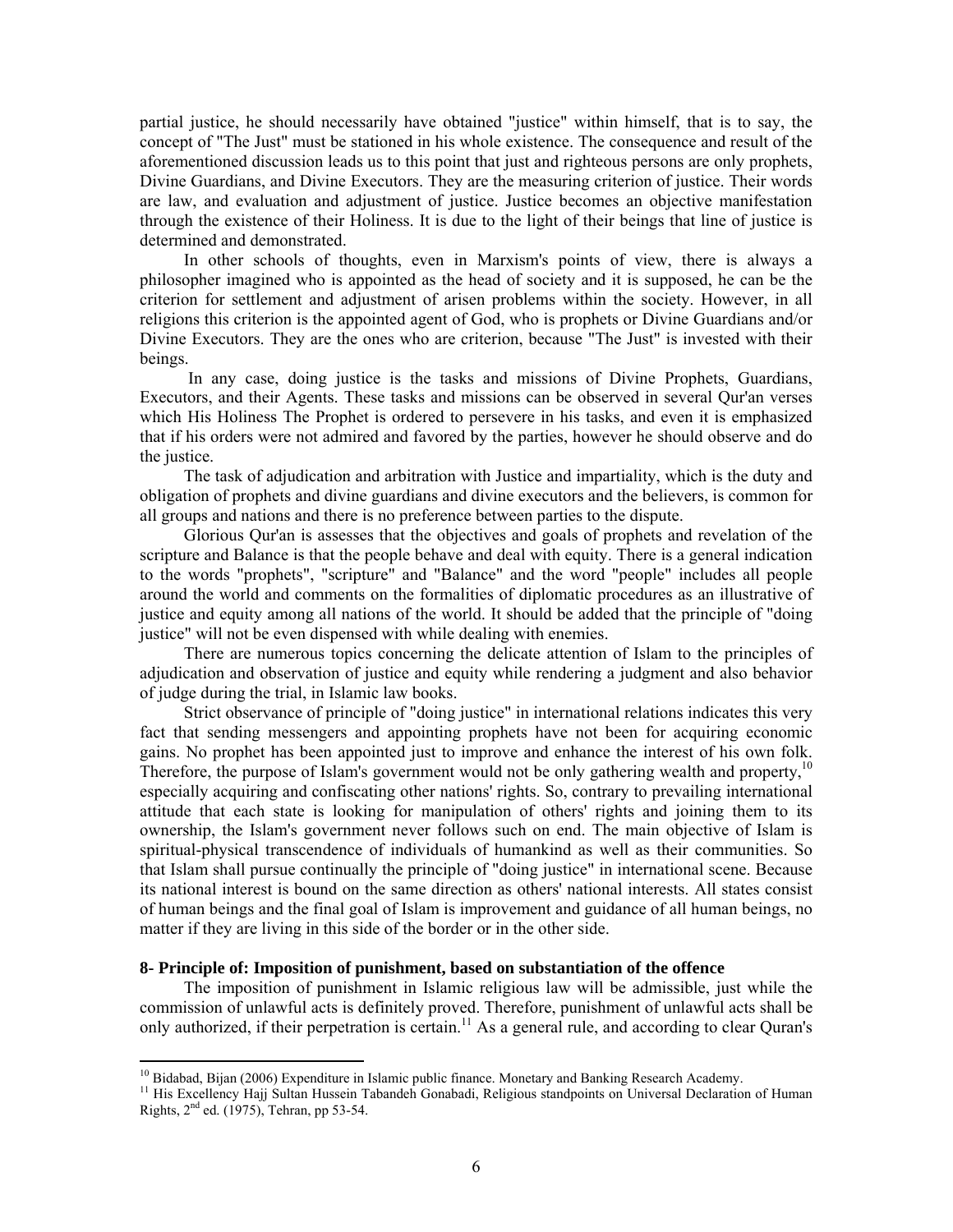verses "conjecture" has no room in substantiation of the right.

In the history of Islam while describing the assassination of Commander of the Faithfuls Ali (A) it is written that His Holiness was told Abd-el-Rahman-ibn-Moljam has a criminal intent to kill you, so that let us arrest him. Ali (A) answered: "He has not committed any criminal act yet to be an excuse for his detention". Such a statement and also his conduct after assassination is the best guidance for all Muslims in similar cases.

This rule is thoroughly applicable in many international relations' cases such as: putting forward some excuses for waging war<sup>12</sup> against other states, malevolence against other nations, confiscation of their properties, calling their governments as wicked or terrorists, and making them to go through hardship. Even in some cases, they have attacked an airliner just for a bare suspicion that it might have been a military aircraft or a fighter. This kind of cases, due to their conjectural conditions and uncertainty for perpetrating a criminal action cannot be used as justification for a counter attack. For example, we cannot attack an airplane just for this probability that it might be a fighter. Therefore, the Islam's government has no right, just the same as other aggressors, to propound conjectural excuses, for taking hostile policies at international scene. The Islam's government is only authorized to take such kind of measures when the commission of the crime is proved to be certain.

#### **9- Principle of: Equality in law**

Construed from the principle of "unity" and principle of "human beings dignity" it is easily understood that no one of us is superior to the other one. We are all creatures of unique creator and children of one Father. Our nation or tribe is not the reason for our superiority. The only distinction between an exalted person and an ordinary person is performance of pious duty towards Allāh whose criterion rests with Allāh and no other criterion is left for people to measure it. On this basis we can take it that all persons are considered equal by law and there is no difference between an internal accused or criminal or the subject (citizen) of the state and/or foreign accused and criminal having foreign nationality. With regard to the principle of "respecting the guests", it would be preferable if there be a mitigation of punishment for a foreign criminal as compared with the punishment of municipal criminal, because he/she is a guest and respecting a guest is an Islamic as well as Muslims' duty. The equality of municipal and foreign national can be extended to the political considerations, and principle of "truthfulness in international relationships" makes it obligatory to remove all and every political considerations".

From this Qur'an's verse, it is inferred that there is no difference between people and it is meritorious to obey Allāh, and Allāh's ordinances are superior than the interests of one of the parties to the disputes, and no matter, who the parties are, and whoso their relationship is, and how is their wealth, there is no difference between them. Obeying God's ordinances, namely doing justice and equity between the parties is a meritorious conduct and superior than every thing.

Performing this principle shall cancel the principle of capitulation in international law. As it will be discussed later, there is no difference between people in regard to legal aspects, save those cases where the Holy Legislator of Islam has recommended for persuading people to convert to Islam. The spirit of this approach has its own issues in international law that reject and condemn political considerations in international judiciary.

## **10- Principle of: Continuity of states**

 $\overline{a}$ 

This principle indicates that by changing the government of state, there would be no change in sovereignty over territory of the state. Although this principle is accepted by international law and is invoked in practice but there are some defects and shortcomings in it.

<sup>&</sup>lt;sup>12</sup> For example: the Nazi Germany by designing such a kind of plots attacked Poland and started World War II, which is mentioned in the books of international relations. Look at public diplomatic history.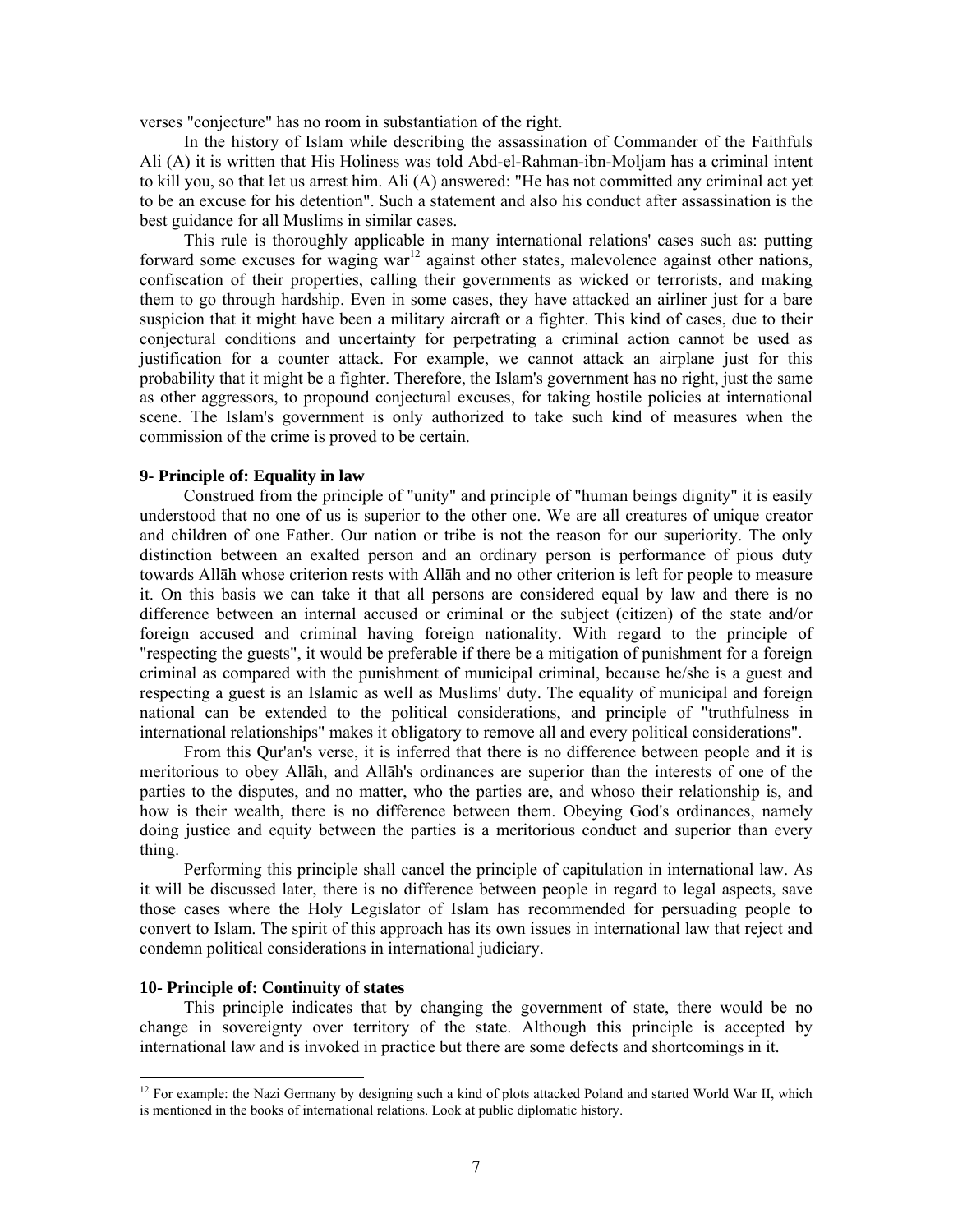From Glorious Qur'an it can be inferred that if the previous governments have made unacceptable treaties with other state, then by changing the government these treaties should be ratified again at their validity, be reduced, or be cancelled. Because the acts and thoughts of the people who lived in the past shall not impose any obligation on those who live in the future. An exception to this rule is the debts of a deceased, which shall be transferred by inheritance to the heir. And if the debt of deceased is more than his wealth and property then this debt shall not be transferred to the heir. This ordinance is based on Qur'an and intellectual reasoning.

This matter is propounded as a new subject to be open for discussion. But it should be noted that according to all divine religions as well as Islamic tradition, the successors (subsequent Caliphate) should ratify all enactments of previous one, otherwise they will be considered as invalid. If we extend this subject to the principle of continuation of states at the level of international relations, new discussions would arise from the standpoint of public international law. In this regard, the correctness and validity of treaties, especially those that has change the borders of some states and sovereignty over a specified territory, which is taken from a state and given to another state, shall be the subject of the concerned discussions.

## **11- Principle of: Prohibition of abusing the rights**

Whenever a state causes damage and inflicts injuries to another state, by exercising unlimited power, the international court of justice is able to prevent the actions by taking advantage of the rule of "abuse of right". In other words, the states have no right to invade the other states, especially the powerless states pretending that they are exercising their own rights. This principle is accepted and is in general use (current) in international law. This case is similar to misappropriation of orphan's property, which is stated in Glorious Quran. Because an orphan, being similar to powerless states, is not able to recover his rights and there might be occasions that the guardian of a minor attempts to encroach on property of the orphan, the same as invasion of colonials to colonies, which are under their influence at international level. There are several verses revealed in Glorious Qur'an about this subject that the principle of "prohibition of abusing the rights" can be construed from them.

The resemblance between these two subjects encourages the following method of procedure. If you are decided to exploit a powerless country, so with consent of the said country and in fair and just manner, apply for its annexation. In this condition, what happens is the ownership of the powerless country, consequently the severity and hardship of exploitation will be reduced, and you will not deal with it as colony. Anyhow, due to condition on the ownership, finally, the weak and powerless country gains its strength and economic maturity and in this case, all its authority and power will be returned to it.

There has always been this kind of bribery in the politics and there exists now, and there will also be in future, in such a manner that some countries through subornation of government of weaker countries, take the latter's property into their possession wrongfully. In any case "devouring the property wrongfully" in the national and international scenes is forbidden in Islam

#### **12- Principle of: Prohibition of causing harm**

Causing harm in the said principle means to cause a loss, injury or harm to others. There is a well-known rule in Islamic jurisprudence which is called" the rule of prohibition of detriment". According to this rule, an individual has no right to cause harm to others just for recovering his own rights. That is to say, "exercising one's right" shall not be a means for causing harm to others and/or used against others' and public interests. This rule is based on pure reason, although there are also several religious narrations in this respect, $^{13}$  narrated in brief successive transmission (its subject matter is narrated in different wordings). What the reason commands is that the actions of a person for recovering his rights should not be to the detriment of other persons. In Islamic

 $13$  Al-Kāfi, 5, 280, chapter "pre-emption" p. 280.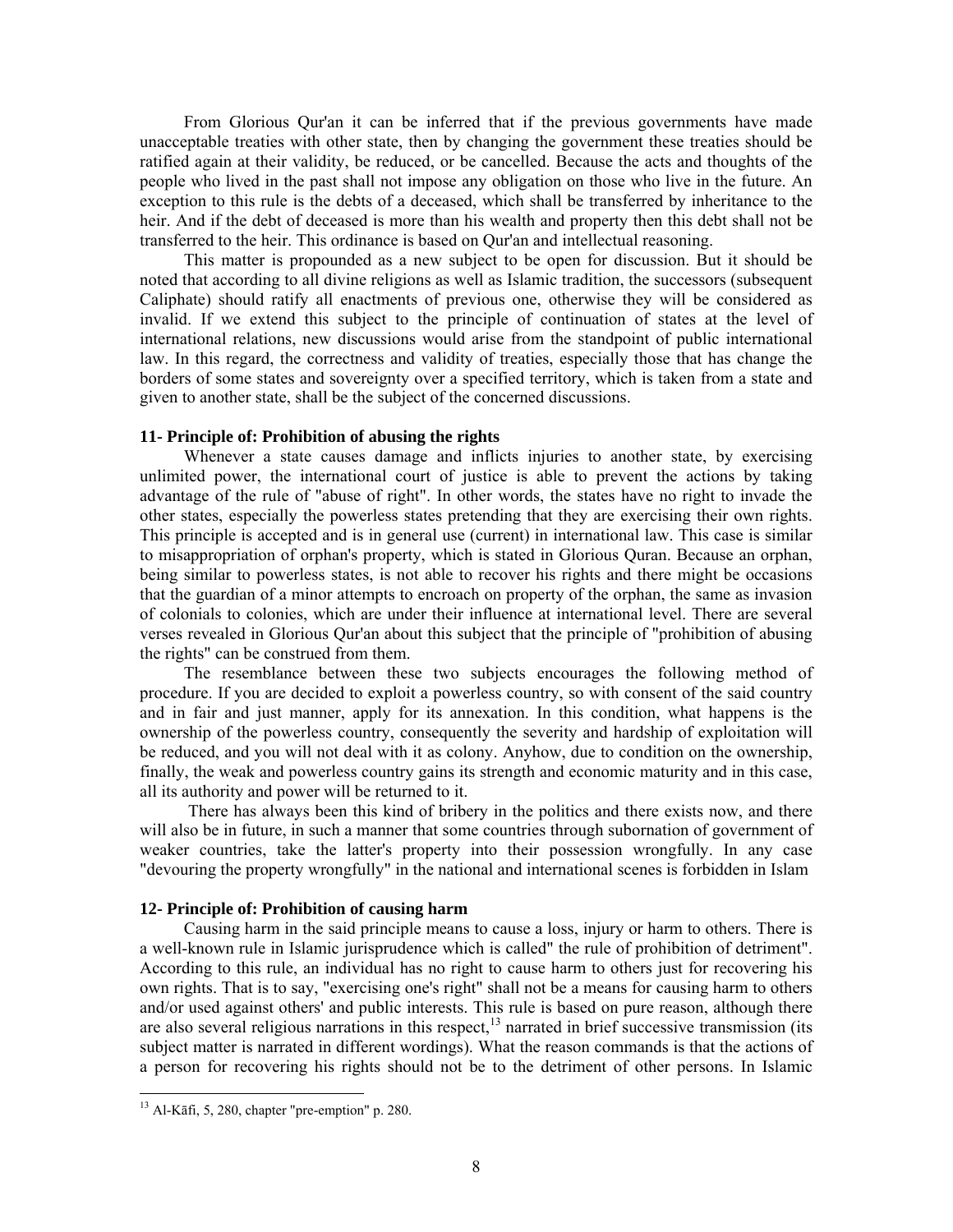jurisprudence, obscenity of harm and causing harm is based on the rule of "cases independently accepted by reason". According to this rule, there are some cases that the reason accepts them without argumentation or logical reasoning. Undoubtedly, the cases independently accepted by reason, which is mentioned in Islamic jurisprudence are relative matters, and in different conditions, they might be contradictory to each other. Because "rational decency and obscenity" can be contradictory pertaining to part or whole. For example, sometimes the performance of an action might be of benefit for an individual but against the interest of many other persons. The subject is related to the rule of: "reasoning through exigency" and the rule of "blocking the detrimental means" that we will consider it later on. But general meaning of this principle, which is under consideration, is that, in principle, one, for recovering one's rights should not act in a way that leads to detriment of other persons.

This principle has varieties of applications in international law and relations among states. For instance while a state is at war with another one, it has no right to use the territory of the third state for recovering its rights. And it should not encroach on third state's sovereignty and/or perform any action to be detrimental to the third state. A set of clear examples of this kind of actions can be noticed in World War II. For example, British and Russian armies, from Allied Forces, invaded Iran from south and north to fight against the United Forces.

There are so many problems that can be included in this topic, such as common borders between states whether territorial, sea or aerial borders. This principle is to such an extent in international scene that covers many infringements of rights of powerless countries by different states in their relationship.

## **13- Principle of: Presumption of innocence**

 $\overline{a}$ 

The concept of "presumption of innocence" relates to the cases where there is a doubt about the enforceability of order, and we want to be certain that we are not bound to perform it. The position of "presumption of innocence" and its application is where, there is a doubt in one's duty. "Presumption of innocence" is different from "principle of non-existence". In this regard, the basic conception is "non-existence" of "things" unless its existence is proved. For example, the rule of "burden of proof rests upon claimant and the oath upon one who denies" is based on this principle. It means anyone who alleges to have a right, he should prove it, and "presumption of innocence" is also different from the "principle of permission". The basic conception of the latter is, while there is a doubt about permission or prohibition of something, the principle stands on the permission. Doubtfulness, suspicion, and validity of innocence on their applications need profound discussions, which can be found in the books of "the principles".<sup>14</sup>

In the noble book of Salehyeh, it is stated that "principle of non-existence indicates there is no need to prove, but, not to prove the non-existence. And presumption of innocence does not make innocence. Principle of negation negates the essence and cannot prove the existence, and principle of *status quo ante* is executed on the cases where the individuals and conditions are different, and in case of validity, shall bring excuses but cannot confirm a rule".<sup>15</sup>

"Presumption of innocence" can be inferred from several verses of Glorious Qur'an. That is as long as the ordinances are not communicated, their non-performance shall not impose any punishment by the Almighty God. And many verses indicate that obligation will exist after competence and legislation. Although the question of capability is, separate from "presumption of innocence" but capability is its base and foundation, because as long as a person is not capable or competent to be under the coverage of an order, he/she is not able to cast doubt on obligation, which is the way of application of "presumption of innocence" as mentioned above.

<sup>&</sup>lt;sup>14</sup> Principles such as "principle of permission" and "principle of non-existence" with small differences are similar to "presumption of innocence". However, we are not going into differential niceties between them, and "presumption of innocence" is our main topic to be discussed here. See Muhammadi, A., (1977) pp. 215-224.

<sup>&</sup>lt;sup>15</sup> His Excellency Noor Ali-Shah the second, Salihiyeh,  $2<sup>nd</sup>$  ed. Tehran University Pub. (1967), Haqiqat 379, p. 257.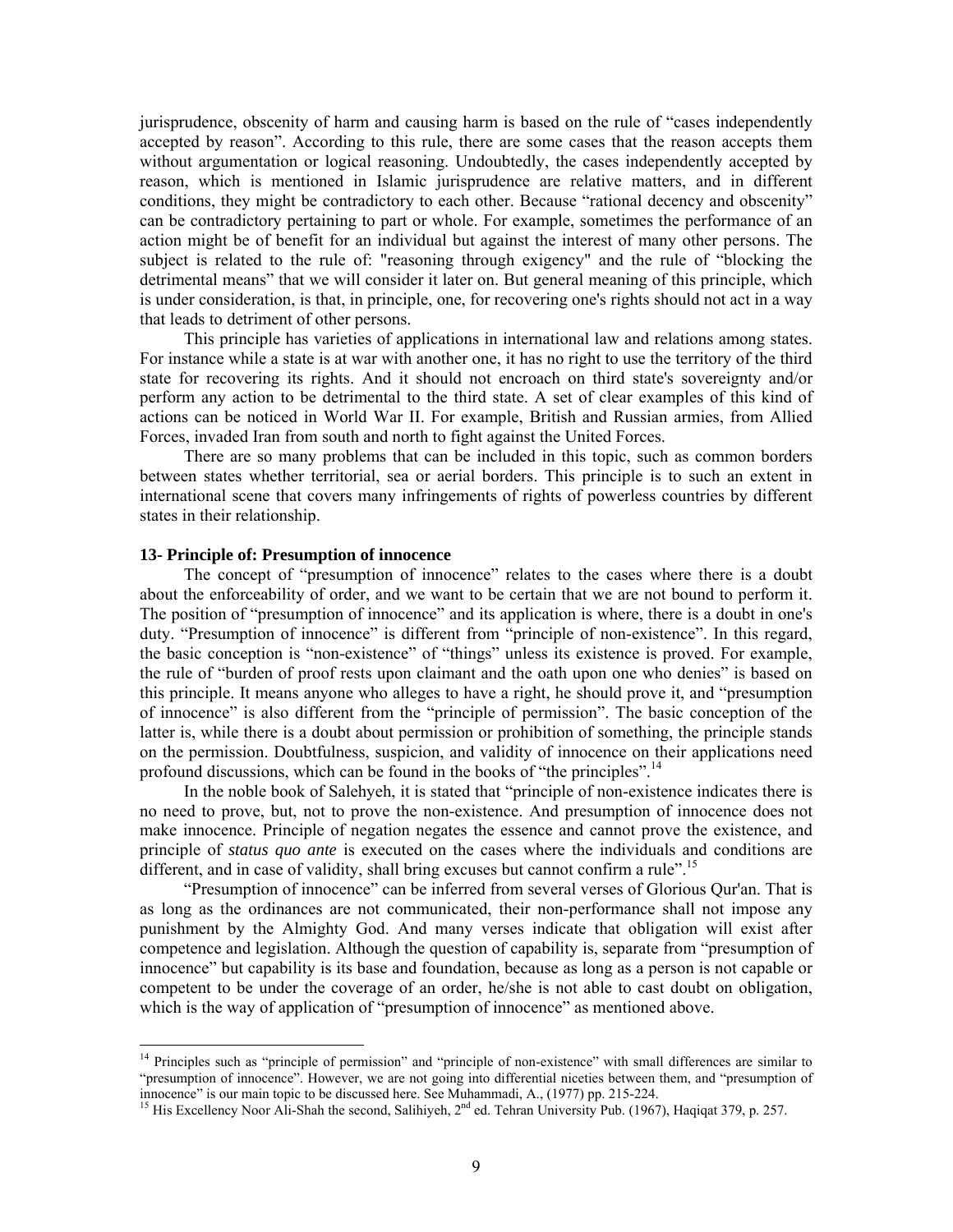This principle with respect to religious characteristics of Muslims is very important in the international arena. Since, Muslims always think because of having the blessed name of Reverend Messenger on them, they have special superiority and human dignity over all nations around the world. And sometimes it has been observed that due to foolish fanaticism, they not only have excommunicated followers of the divine religions as well as the followers of other Islamic sects but they have also faught against their fellow brethren. Most of wars between Islamic countries shall confirm this matter. This principle makes the Muslims to understand, if there has been some enactment for them, it should not be the ground for self-glorification with all other nations in the world.<sup>16</sup> Because no obligation has yet been imposed on them and acts or omission are both equal for them. But it is not the same for Muslims. Those who know have heavier burden of performing their duties on them. In other words, there is no room for superiority and self-glorification of Muslims over non-Muslims, on the contrary, Muslims should do their best to perform their obligatory duties.

In international law as well as statute law, the "presumption of innocence" which is based on the principle of "*nulla crimen sine lege*" is capable of being used in the vast majority of cases. According to the principle of "*nulla crimen sine lege*", no act can be named crime unless, by virtue of law, it is called a crime; and "presumption of innocence" is in accordance with this principle. Therefore, if somebody claims to have a right of claims for a debt, he should prove it otherwise according to this principle the case results to the acquittal of defendant/respondent.

The most important reason of validity of acquittal is the reasonable rule of "shamefulness of punishment without declaration of law". Reasonable rules do not pertain exclusively to our religion or law or special state or nation. The time and place has no effect on them. For example the reason takes the oppression as an obscene act, and this subject is not exclusive for a special country and the time and place does not either affect on it. For this reason, "presumption of innocence" is the result of a clear understanding of wisdom and can be applied in customary international law.

#### **14- Principle of: Blocking detrimental means in international scene**

 $\overline{a}$ 

"Zara′yea′" is the plural of "Zar′i-eh" an Arabic word with the meaning of "the means". Some people are of the opinion that every kind of actions, which usually leads to a detrimental situation, should be prohibited and blocked according to the aforementioned principle.<sup>17</sup> For example, freedom of transit and transportation of illicit drugs from a foreign country through a second state for a third country, even though there might be a freedom of transit of goods of second state, nevertheless, because the transit of drugs will cause damage to the third country, therefore the second state has to block it. In other words, the second state should "block detrimental means" namely transit of illicit drags to the third country.

In addition to this verse, the said principle is also based on other Islamic precepts, and the reason will confirm it as well. As it was mentioned earlier, advancement and elevation of humankind depends upon the advancement of every individual of human beings and if the corruption spreads in a country, other states will also be damaged. It is one of big mistakes of people who always mistakenly have separated their individual interests from the interests of world and humankind.

<sup>&</sup>lt;sup>16</sup> Some people through interpretation of Quran's verses of "... and Allāh will not give the disbelievers any way (of success) against the believers" Al-Nisā 141. And also others by invoking several verses from Old Testament and New Testament think their nations are superior and preferred from the rest of the world, which is a wrong idea. As we will see in other parts of this paper being related to a religion is not a good cause for superiority and self-glorification. Now we are going to ask a question from those who are related to a special religion: Who are the best people? Are Muslims the best people who killed and maimed the children of their honorable prophet in Karbala? Or Jews and Christians who used to kill the new prophets? Obviously none of them can be considered as the best people. Therefore, there is no glorification and/or superiority over other people.

Mohaqqeq Damad, M., "Principles of Islamic jurisprudence", vol. 2, 9<sup>th</sup> ed., (2000) Islamic Sciences Pub. Center.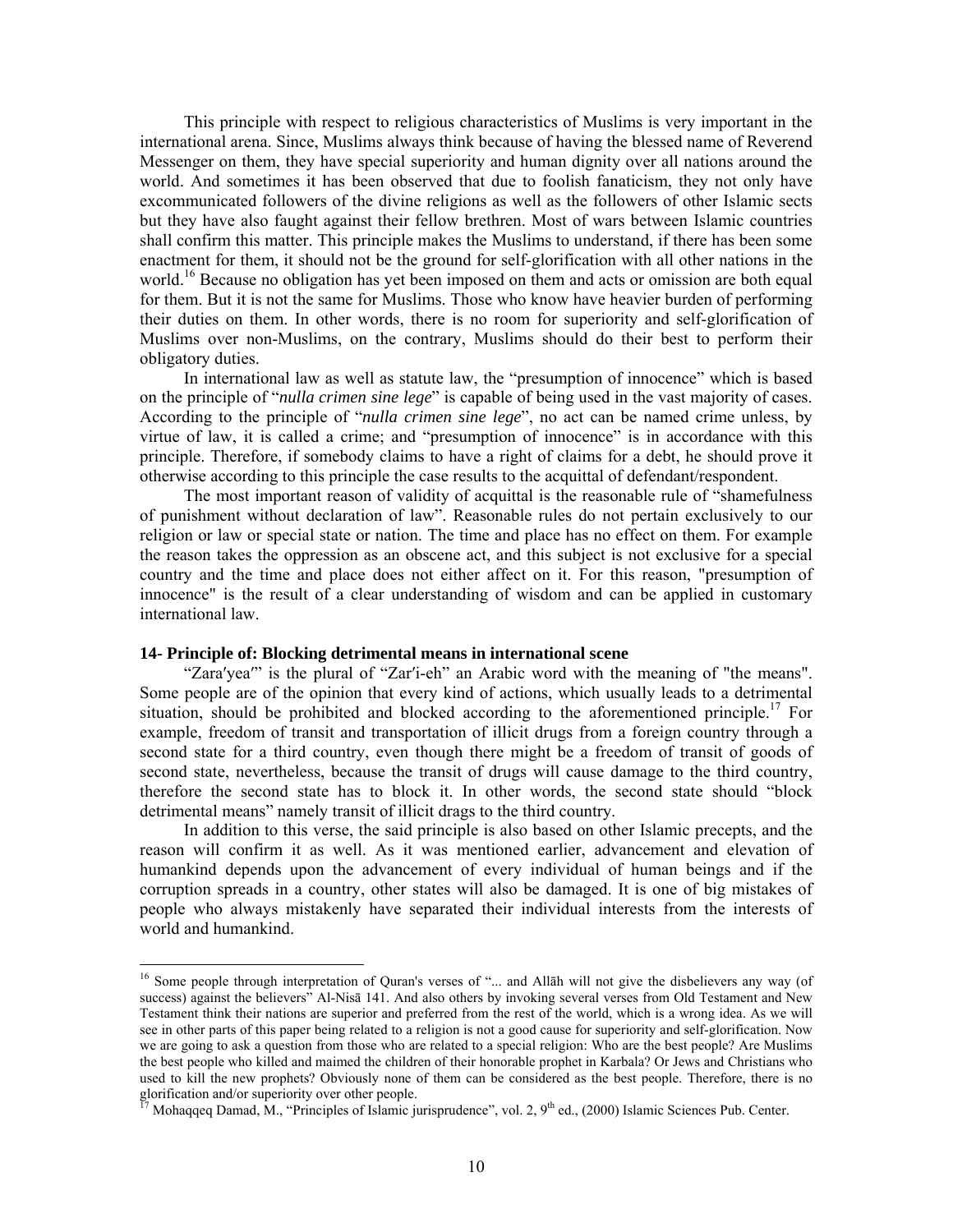# **15- Principle of: Exclusive right of "juristic preference" for The Divine Master of Affairs and Authorization**

"Juristic preference" is one of the most disputable arguments in Islamic jurisprudence and statute law, which its validity differs between different Islamic sects and is a case open to altercation. "Juristic preference" means to consider something as being good and admirable, therefore approving it. Islamic jurisprudence in different sects gives different definitions of it. By observing several practical examples of "juristic preference", the following definition might be briefly presented. "Juristic preference" is issuing a rule, which is approved due to its excellence and practical advisability, by taking its expediency for ourselves and the others into consideration. Those who oppose this definition are of the opinion that if the topic of "juristic preference" be open to act upon, everybody would issue a rule covering his own interest and in accordance with his wishes and desires. Therefore, the base and principle of precepts and laws would be into total confusion.

In Glorious Our'an,<sup>18</sup> "juristic preference" can be clearly observed in the behaviors and deeds of KHidr (A). None of his deeds as, piercing a hole in the ship, killing a child, and repairing a fallen wall, which belonged to cruel persons, were in accordance with ordinances and laws of any religions. This kind of "juristic preference" exclusively belongs to those who are bestowed foreknowledge. It is not concern of anybody else.

In the event that "juristic preference" not to be under the control of "Master of Affairs", certainly the individual and national interests make the border line between nations get more intense, therefore instead of taking the mankind's interest into consideration, with respect to the excellence and admirability of matters, the efforts will be focused on a special nation's or persons' interests. As a matter of fact, in Islam's government all decisions and orders are under the control of "Master of affairs". This matter was only mentioned here to make it clear that not everybody is entitled to issue rules, juristic opinion and/or make policies. Because, it was due to this claimed entitlement that after demise of our Reverend Prophet, the path of Islam was changed towards the present situation. To describe this subject in detail, suffice it to be noted that even the Reverend Prophet was not entitled to state anything without permission of Allāh, still less to issue a juristic opinion. As it is stated in Glorious Qur'an about the story of cessation of revelation<sup>19</sup> for forty days there was no revelation and after that period time verses of sūrah of Al-Kahf were sent down.

## **16- Principle of: "Reasoning through exigency" in international relations**

 $\overline{a}$ 

Islamic law rules are based on virtue and vice (goodness and corruption). "Istislah" (reasoning through exigency) as an Islamic jurisprudence expression has the meaning of "free virtues" (comparing with controlled virtues). According to this expression, while considering different issues of "The principles", "Islamic jurisprudence" and "Law" the policy is that decisions taken should be based on free virtues, because there is no specific evidence to their obligatory observance and/or their prohibition.<sup>20</sup> On this occasion, the rule of "Istislah" (reasoning through exigency) orders the performance of actions, which are to the interests of humankind. With respect to the most important objectives of religious law, the interests of humankind are summarized into "five goals", of religion, soul, reason, generation, and property.

<sup>&</sup>lt;sup>18</sup> Some people believe that the actions and deeds of KHidhr (A) are based on knowledge rather that "juristic preference". This is a correct idea, because KHidhr (A) had foreknowledge, and his "juristic preference" was based on his foreknowledge. For this reason, the principle of "juristic preference" exclusively belongs to those who have foreknowledge. They are Divine Authorized persons and "Master of Affairs".

<sup>&</sup>lt;sup>19</sup> Although, some commentators believe that this happening is due to not excepting by "If God will" (*Ensha'Allah*) but it can be also used in our present discussion. For interpretation of the said verses, see: His Excellency Hajj Sultan Hussein Tabandeh Gonabadi. Glorious Qur'an and Three Mysterious Mystical Stories.<br><sup>20</sup> Muhammadi, A. (1977) "Principles of inference in Islamic law", Tehran University Publications, pp. 104-170.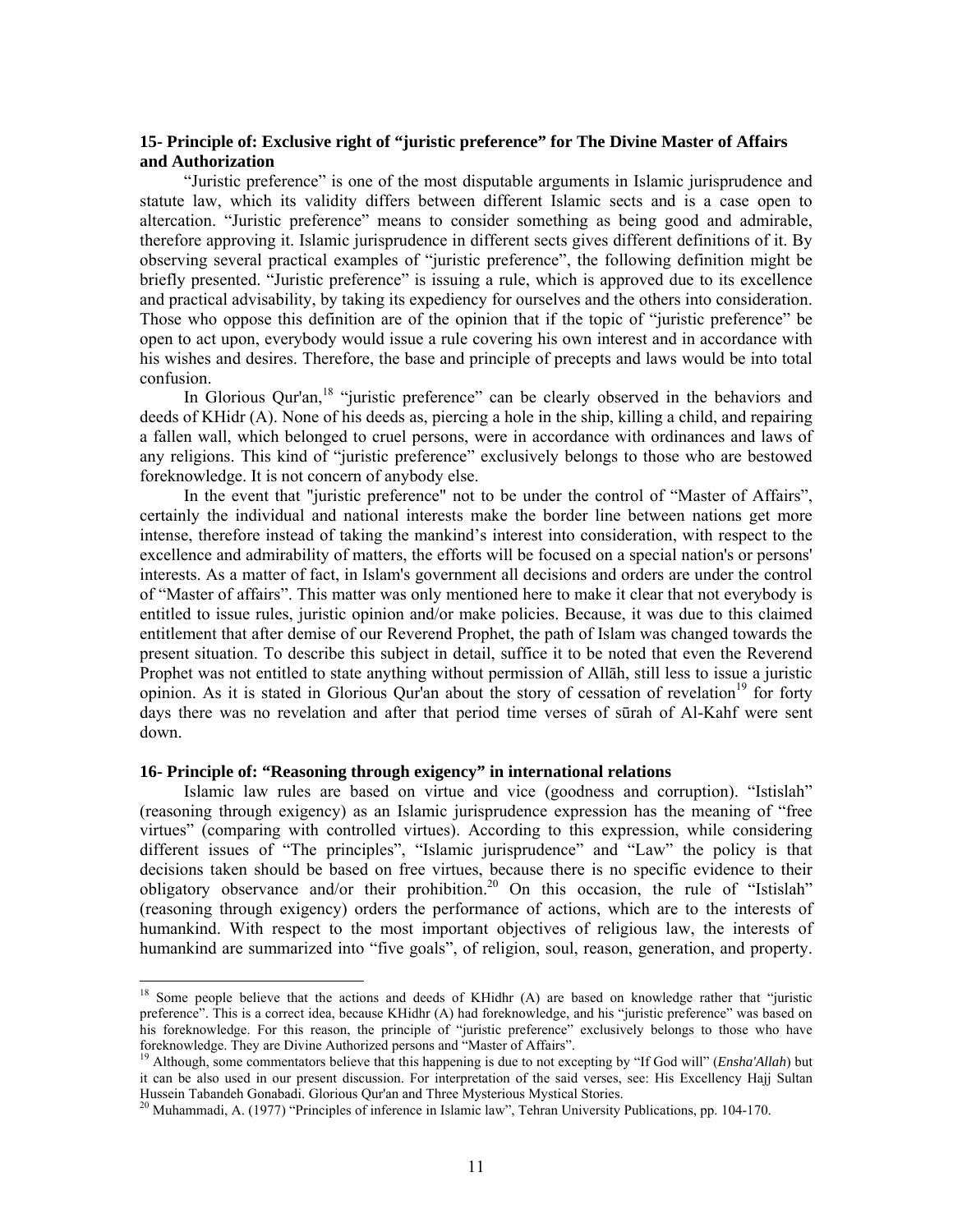Therefore, on this basis, the rule of "reasoning through exigency" on the international scene is engaged in issuance of decisions and adoption of policies, which are to the interest of two, or more states engaged consequently and in all, the interest of mankind are taken into consideration with respect to the aforementioned "five goals". Although, the rule of "reasoning through exigency" covers nearly a small amount of decisions in traditional Islamic jurisprudence, but on the international scene and international law shall have a vast range of applications, and Islamic international law rules shall gain a global acceptability, because they will be issued according to the rule of "reasoning through exigency" rather than the basis of their religious jurisprudence in Islamic jurisprudence. That is to say, acceptability of Islamic law rules by other nations and states are not due to their belief in Islam rather to taking their own interests into consideration, the Islamic rules shall be desirable and acceptable.<sup>21</sup>

The aforementioned rule just the same as principle of "juristic preference" is restricted to some limitations, which the most important one is "Authorization". This limitation is for this very reason that by application of the said rule, the virtuous rules not to be changed to the vicious rules and vice versa.

## **17- Principle of: Observing "International status quo ante" "providing the right is lawful"**

The literal meaning of *status quo ante* (Istis'hab as an Arabic term) is to have with oneself and to accompany with. In Sheikh Ansari Treatise "*status quo ante*" is mentioned as "retaining what has been before" which means to assume the existence of what has been previously known to be existed. Therefore, if we are certain that something has been existed previously and now we are in doubt about its existence, on the basis of our previous certainty we will assume it to be in existence. To describe it in legal terms, it should be noted when it was proved that there existed a debt or right on somebody, so that, on the basis of this principle its existence should be assumed unless it is proved to the contrary. The elements of "*stats quo ante*", validity, kinds, conflict with other evidences such as acquittal, precaution (indebtedness), right of choice, principle of correctness in acts, principle of irrevocability of contracts, presumption of possession, confession, and/or other kind of "*status quo ante*" they are all important discussions about the said principle that we are not going to consider them in this section.<sup>2</sup>

This principle has its special place in Islamic international law. Because introducing the Islamic international law a new set of rules enter to the world's scene and these rules will introduce new approaches to all problems. It is obvious that new approaches cast doubt on most earlier orders, which are under execution. Principle of "*status quo ante*" in case of existing an established right will authorize the existence of what there has been once existed providing that the right is lawful.

## **18- Principle of: Non-retroactivity of statutes**

 $\overline{a}$ 

Legal expression of "non-retroactivity of statutes" signifies that effect of a statute cannot be extended to the previous rights of individuals, organs and states, which have been acquired prior to the enactment of law in question. By non-acceptance of the said principle, the private life and social life of people would be in jeopardy, because it is likely that, at any time, a new law be enacted and consequently people rights being called into question. Therefore, observance of this principle constitutes one of the based and pillars of the legal systems of civilized nations. This principle has also been taken into consideration by Islamic legal system.

The application of this rule to the international relationship will result in the stability and security of legislation in the global scene. And this stability would be an effective means of social

<sup>&</sup>lt;sup>21</sup> For example, there was no legal institution of divorce in Christianity, and Roman government always refused to accept it but the said legal institution was finally taken from Islamic law and consequently it was ratified. Due to the newly accepted law, at the same day nearly fourteen thousands Italian couples were divorced.<br><sup>22</sup> See: Muhammadi, A. (1977). "Principles of inference in Islamic law", Tehran University Publication, pp. 229-245.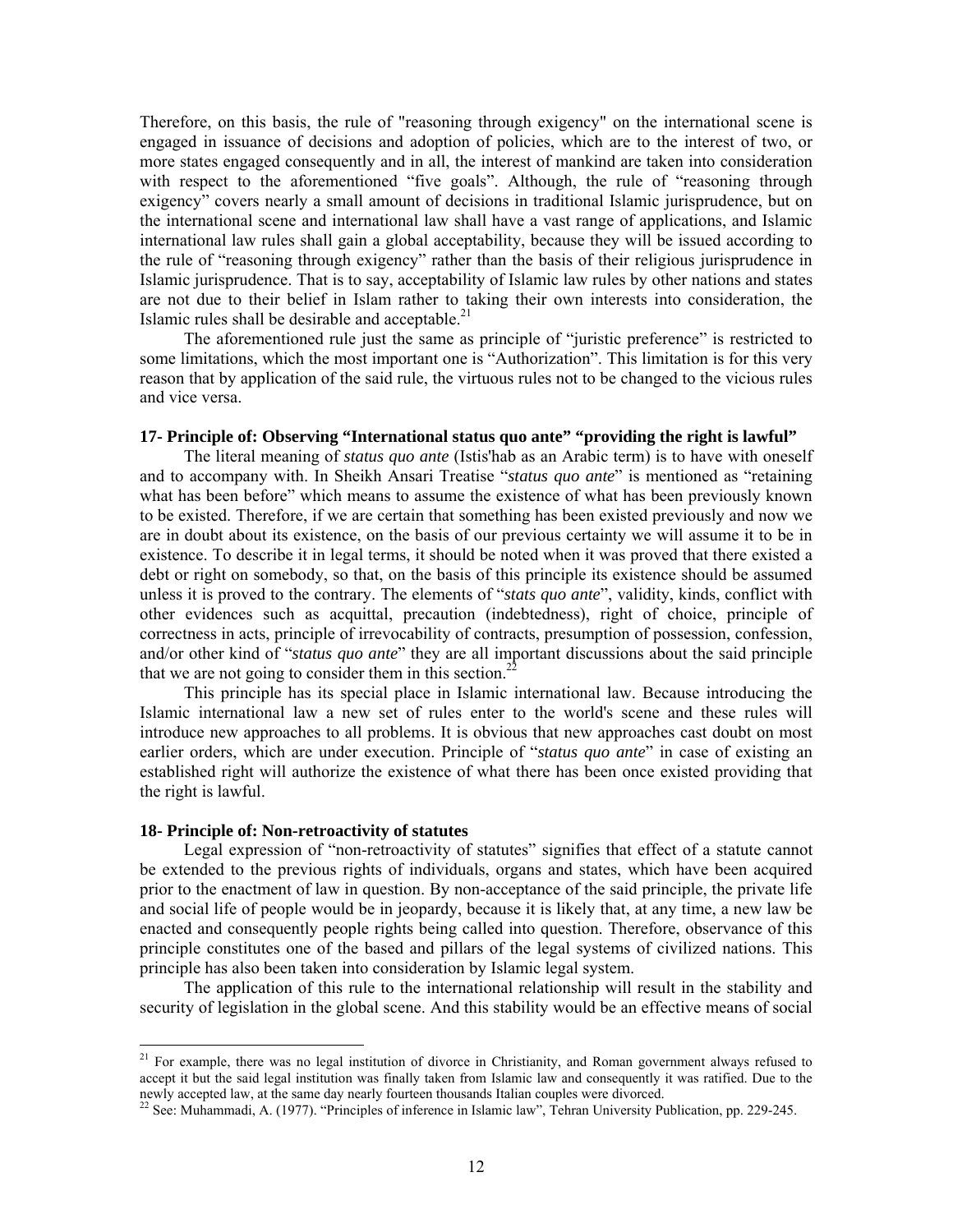and economic growth and development of all nations in the world.

## **19- Principle of: Continuity of uncontested possession**

This principle shall establish the right of sovereignty. For example, when a country has in its possession a special part of a territory for a long period of time and there is no other state to have an allegation over the said territory, this long time uncontested possession establishes the sovereignty of the said country over the possessed territory. This principle is in a way the same as "acquired rights" and/or "*status quo ante*" which leads to the lawfulness of maintaining what is existing. As it was mentioned earlier, lawfulness of the "continuity of uncontested possession" being similar to the principle of "acquired rights" and "*status quo ante*" is based on lawfulness of the rights as well as not to be usurpative possession. In this case, it would be confirmed by Islam.

This principle is an illustrative of this particular subject that Islam's government will recognize the unusurpative sovereignty of the states within their territory. Exceptions of this rule will be discussed in the principle of recognition of the states.

## **20- Principle of: Remunerating the rightful attorney and punishing untruthful attorney**

Attorneyship is one of the most important subject matters and effective means for recovering one's rights or even perversion of the truth. Having a pessimistic view of attorneyship, it is a profession which an attorney in law by receiving the attorney's fees from his client tries to introduce him as rightful and entitled to the case in front of the court, whether his client be in rightful position or having no right at all. This attitude towards attorneyship is most regrettable and Glorious Qur'an rejects this kind of attorneyship. Glorious Qur'an enjoins being helpful and giving assistance in benevolence and pious duty and prohibits assistance in commission of sin and transgression. Untruthful attorneyship, which means an attempt for predominance of untruthfulness over, righteousness, is similar to accessory of a crime (aider and abettor), therefore to bring the legal proceedings towards its righteous path, the accessory should be assumed as partner in the punishment imposed on criminal. We believe that an attorney should not only defend his client's case but he should do his best to cover the rights of the one who is entitled to it. Of course, there are some exceptions to this matter. Because, most of disputes arise from various interpretation of law by parties to the dispute and their attorneys.

Attorneyship which is a type of intercession and mediation, comes under the concepts of this Quran's verse, therefore if an attorney attempts to recover the rights of a righteous person, he would be entitled to receive attorney's fees, but if his efforts concentrated towards winning the untruthfulness, then he has to be punished as an accessory to the crime. It is obvious that, enforcing this procedure will lead the attorneyship to a just adjudication and honestly assistance of the attorney to the court, consequently reducing the corruption in this profession.

Discussion about this subject matter with some exceptions can be extended to international law. But in the international scene, the attorneys are representatives of their related government and punishment of accessory to the crime cannot be easily imposed on them. Because, the punishment is so great that an attorney cannot bear it. Anyhow, for leading the international attorneyship towards honesty we have to innovate new ideas in international law. Consequently, the humankind would be secured from the opportunistic behavior of criminals who by taking advantage of services of attorneys try to infringe the rights of others.

## **21- Principle of: Ignorance of statute law is a good excuse but ignorance of natural law is no excuse**

The legal expression of "Ignorance of law is no excuse" has a vast application in domestic law. On this basis if a criminal claims that his criminal acts are due to ignorance of law, his negligence to get acquainted with law shall not remove his culpability. This principle is adopted to bar criminals abusing "the ignorance of law" as means to their ends, and also to encourage other people to get acquainted with the statute law of the land as well. On the other hand, it results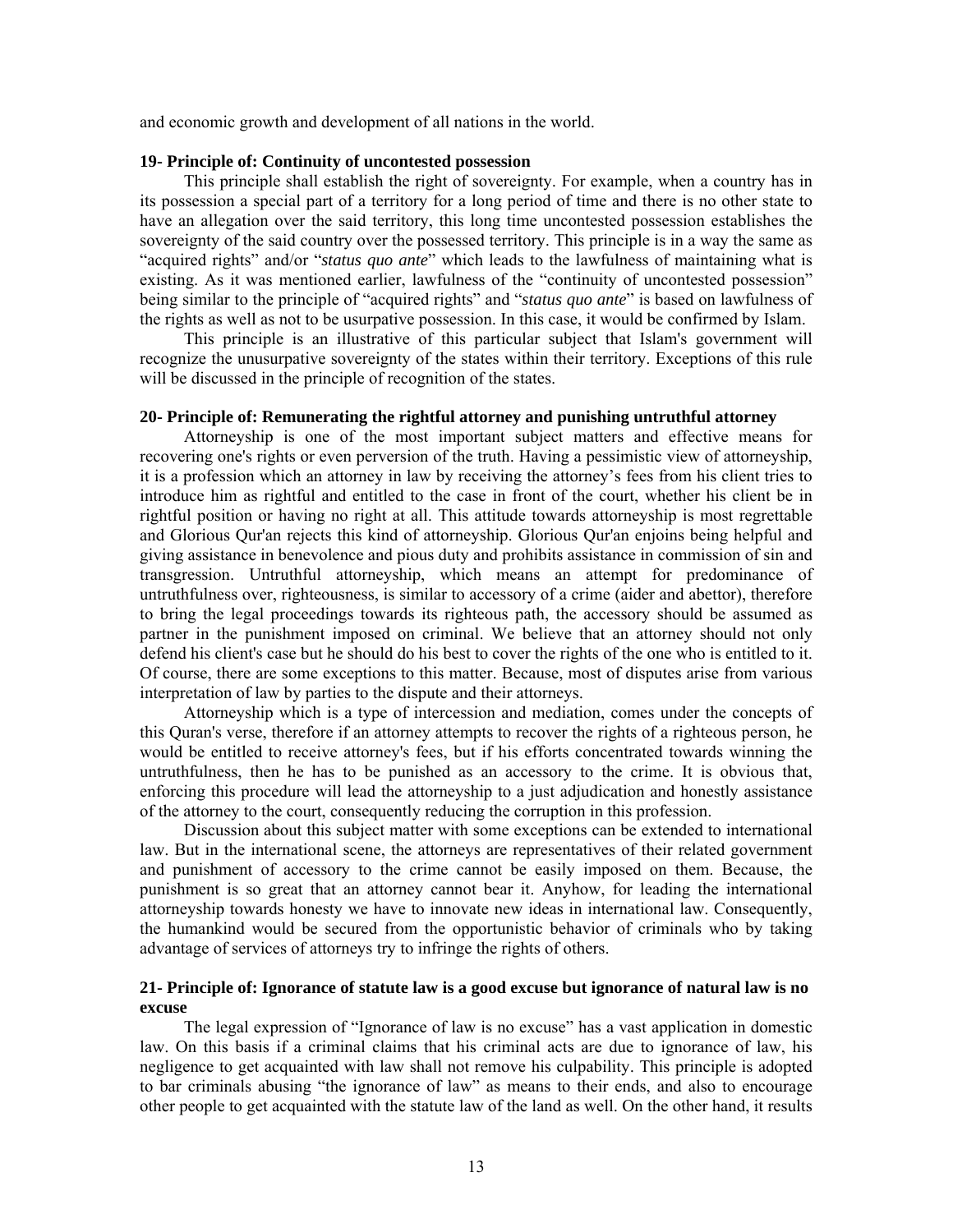the infringement of rights of those who have really been unaware of the statute laws. For this reason, we have to draw distinctions between statute law and natural law. Natural laws concern all those crimes, which the conscience of any person will admit them as being a crime, such as, oppression and cruelty, infringement of other's rights, theft, transgression, and so many other cases, which everybody knows them as a fault, or crime. There are many people who do not know that to build a storeroom in the parking area of their houses need to obtain a license from municipality. Or there may be some people who are not aware that in some days of the week they are not allowed to take their cars into a special area of the town. All these regulations are the examples of statute laws. And too many other examples of these two groups of law can be named here. Natural laws are based on general rational rules and do not belong to any especial religion, legal system or state. Time and/or place do have little effect on them. They will be approved by conscience and are enforced in all places. Therefore, a criminal, to exonerate from criminal liability, cannot resort to his ignorance of law and also he cannot recourse to the rule of "shamefulness of punishment without declaration of law". For instance, he cannot claim that he did not know theft, oppression or transgression were vicious acts. But, with respect to the statute law, it is somehow different. The delinquent may argue that he is a stranger in the city and was not aware that traveling into city center by car, during a specific time is prohibited. Therefore, he resorts to the rule of "shamefulness of punishment without declaration of law" as a self-defense. The latter rule is a rational one and rational rules are the basis of distinction between right and wrong. Negation of the said rules results to the negation of rights and/or basically negation of adjudication. So that, it is not rational that a person who is not aware of a crime to be punished accordingly. The order of Glorious Qur'an about natural law is clear and definite. It can be construed that ignorance of natural law is no excuse, but ignorance of statute law is no excuse if the law is not communicated to the criminal. Prohibition of usury is one of the clear examples of the case.

This principle is also extendable to the fields of international law. Because the subjects and nationals of various countries are not fully familiar with the statute law of the other countries. Therefore, by non-observing the statute laws they are entitled to mitigation of punishment. For instance, the main parts of the administrative and civil law of the countries are included in this category which these foreigners who enter a country are not familiar with them, perhaps it is necessary to inform entrants, foreigners and tourists who enter the country. Of course, we have to find a suitable method for explaining these laws to them. Otherwise, most of entrants might be prosecuted for their acts and omission, which are crimes according to the statute laws, whereas they have not really been aware of the said laws and reasonably, they are not liable to punishment. International law has been silent on this subject matter so far. Therefore, to maintain the rights of the persons who are not the native in the place, the case should be open to discussion until governments think it over and make new solutions for their benefit.

## **22- Principle of: Respecting acquired rights**

"Acquired (or verted) rights" are those which is not naturally bestowed to man, but it is acquired through his own efforts. For example, sovereignty right is among the cases of this principle. According to Article 38 of statute of International Court of Justice, the said principle is considered as one of the sources of International law for settlement of disputes. Rights and privileges gained by lapse of time is one of the cases of "acquired rights" which is resulted from this principle. Principle of "*status quo ante*" in Islamic jurisprudence as per definition given by Sheikh Morteza Ansari in his Treatise is "retaining what has been before" which means to believe the existence for what has been existed in a previous time. This definition opens discussion about the "acquired rights". Although the aforementioned definition reveals some differences between "*status quo ante*" and "acquired rights" but since both of them consider the previous privileges liable to be existed, they are in this case similar with one another. The same as "*status quo ante*" which there has been raised doubts about its validity; there are also some doubts about approving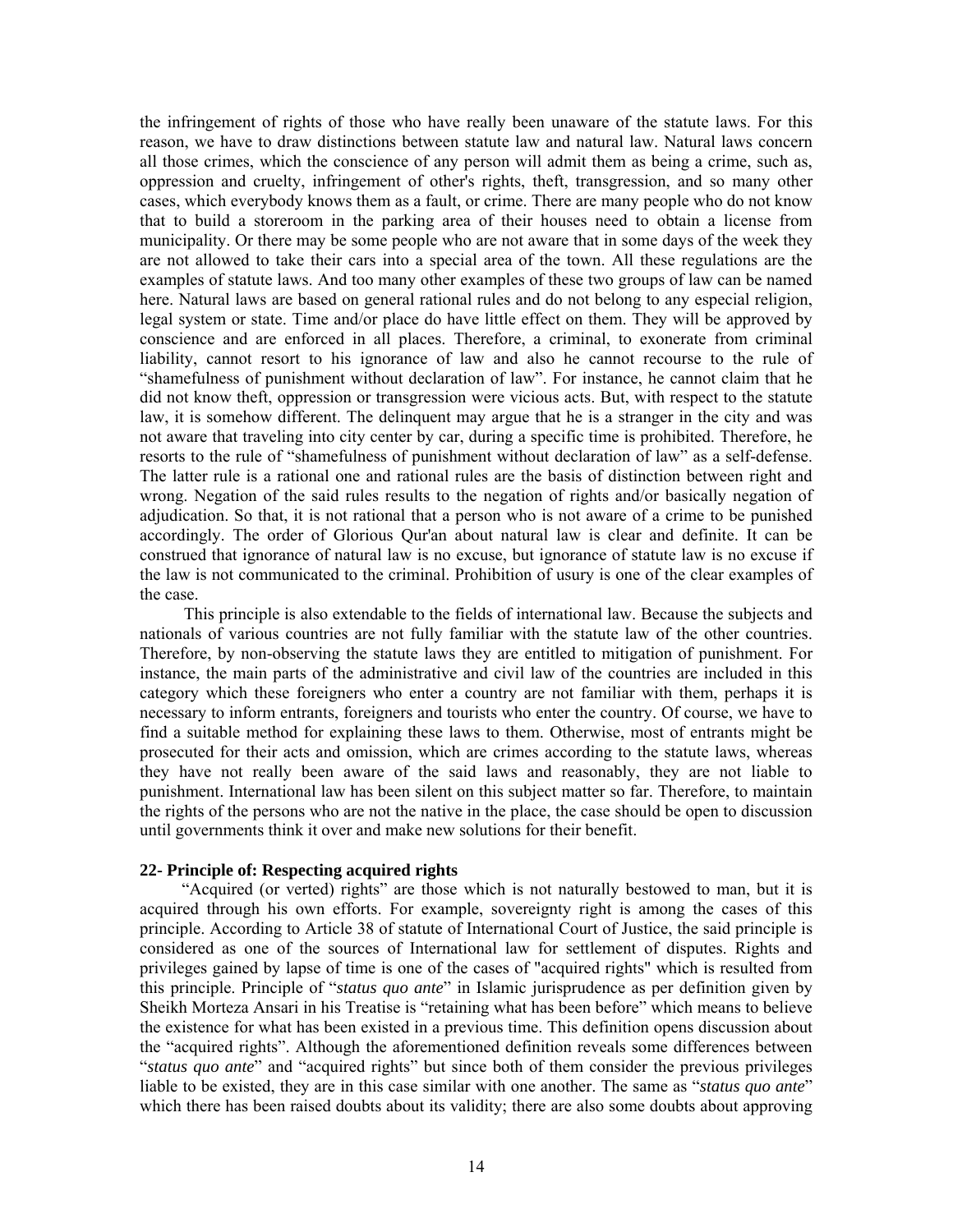"acquired rights". In Islamic jurisprudence, these doubts are cast with respect to the unlawfulness of the right and/or usurpative possession of right, which in case of removing all doubts; the said principles will be valid. Anyhow, in the realm of public international law, acquired rights relates to the various problems of sovereignty right, which is the main issue in the international law. There are several examples on this subject matter in Glorious Qur'an.

## **23- Principle of: Authority of res judicata**

The meaning of this principle is that while a matter of dispute is adjudged by competent jurisdiction and final decision is announced, this judgment is final for parties to the dispute, therefore there should not be another prosecution for the same allegations. This principle has also an assured and suitable position in international law. In Islamic legal procedure, examples of the said principle can be found.

It is a rule in domestic legal proceedings that when new evidences are acquired indicating discovery of truth, then it will be a ground for rehearing the case. This rule can also be used in international law.

## **24- Principle of: International responsibility**

One of the clearest cases in international law discussions is international responsibility. That is to say, when damage is caused by actions of a state, it has the liability to compensate it. This subject matter is also extended from public international law to private international law; therefore, liability will be extended to the nationals (citizens) of state. In this case, it will be one of the topics of diplomatic protection, which in regard to present discussion is very important. The range of topics of diplomatic protection develops up to capitulation, which defines other aspects of responsibility in international relations. This kind of responsibility is related to the importance of protection issues, and as a rule, it is different from definition of international responsibility, but because diplomatic protection is within the scope of responsibility's subject matters, therefore this subject is placed under this topic. The topics of international trusteeship are also next to the scopes of this discussion.

The topic of international responsibility within international relations is so developed that if a state authority be contemptuous of or shows lack of respect towards another state he is bound to apologize in public and openly. Even his removal from his position is predictable. The details of these issues are mentioned in international law and the statute of International Court of Justice.

Discussion about the state of responsibility has been ranged from the scope of fault to the domain of culpability. But since, proof of liability within the scope of culpability is very difficult and it is capable of being misused, therefore it is facing some limitations. On the other hand, there are several topics on lawfulness and/or unlawfulness of the actions with respect to the municipal law, injured party's law and international law, which all of them have their own particularities in various subjects.

Sometimes, laws of liability are not capable of being introduced in serious international issues, and even if they be introduced, there would be too many doubts about their sanctions. Too many issues, which are related to the war of aggression, especially those caused by aggression of supper powers, are included in this category. On the one hand, the perpetrators of these actions and aggressions are those who are political or military authorities of states. And even if they stand trial for their war crimes at the end of war, they would have only one life to be retaliated. Whereas they might have caused too many people being killed. On the other hand, in cases where damaging state is not prepared to compensate the damages caused, the injured party has no right to resort to force or war for retaliation. We have to mention again that all these occasions depend on the powers of the parties to the dispute.

Crystallization of this principle can be observed in Islamic law under the topic of "blood money". In Islamic jurisprudence, blood money is used for compensation of damage caused to infringe the others′ rights. Since, political borders in Islam have not been so defined to separate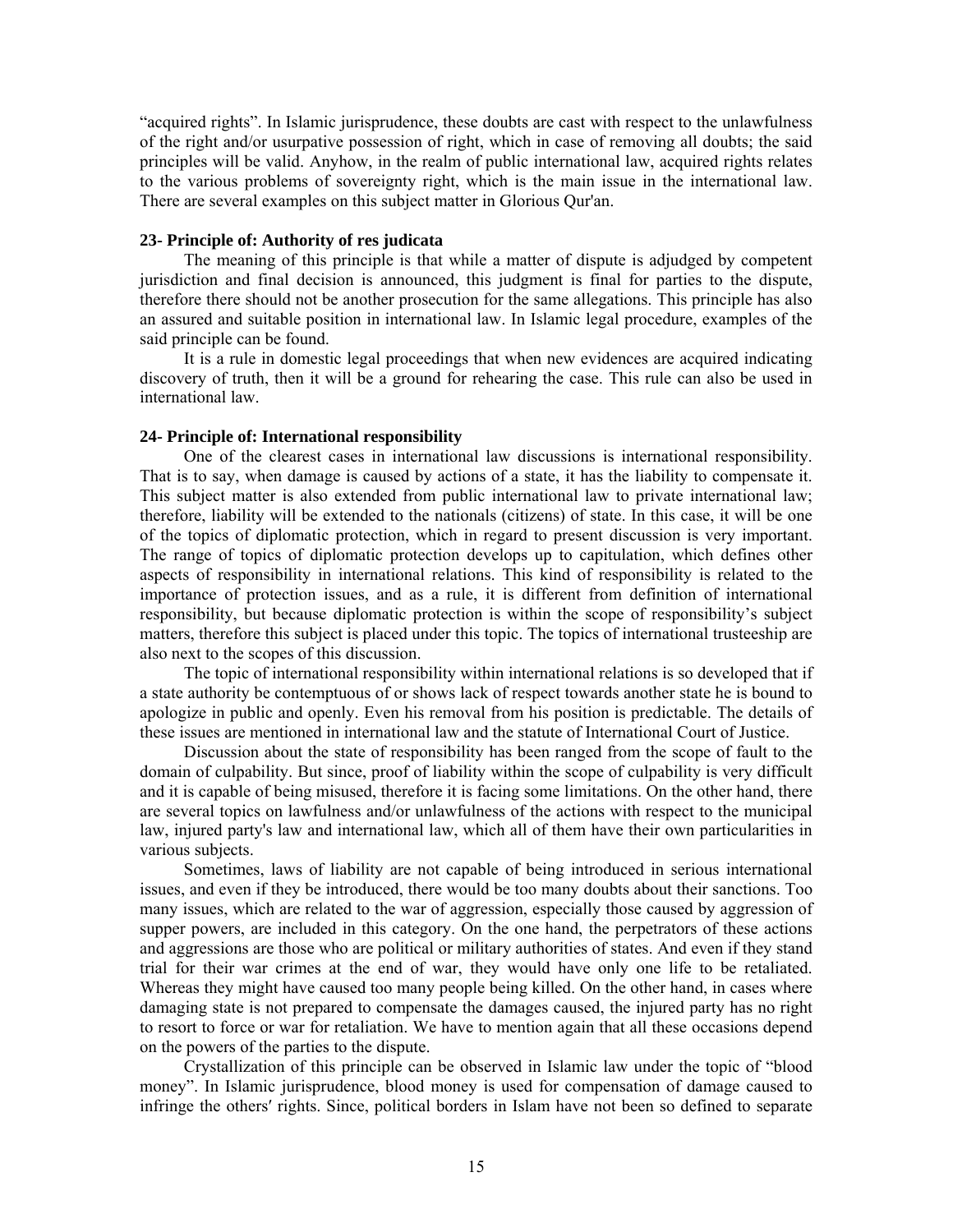human beings from each other, therefore infringement of rights of individuals and peoples of other nations, are the same as infringement of rights of individuals and peoples of Islamic nations, and blood money can be imposed on them. The vast range of blood money, which covers various infractions and wrong doings, including faults and culpabilities as well. On the basis of Islamic regulations even if the actions of a person frightens another person there exist a blood money for it. And if the frightening of the other persons causes material, spiritual and/or corporeal damages, the blood money changes as the case might be.

If the person adjudged to pay damage (losing party) is not able to pay the imposed blood money, then, Islam's government is bound to recover the rights of both parties, and pay the blood money to the injured party out of public treasury. Topic of "Third party guarantee" which is the promise of a person to accept the damage caused by another one is not included in this subject, because "third party guarantee" is based on optional responsibility, whereas "blood money" is based on obligatory responsibility.

The rule of retaliation is by itself a clear explanation of accepting the responsibility whether national or international. Because in Islam the borders and frontiers do not differentiate the rights of people, therefore all individuals of human societies from the standpoint of race, nationality and domicile are considered equal. Therefore, principle of responsibility in international law is confirmed by the said rule.

Whosoever commits cruelty and oppression shall have responsibility and should recompense the damage sustained. Generalization of this topic extends to the subject of international responsibility of individuals, which is one of the most important topics in international law. Before World War II, the international crimes, on the basis of international subsidiary rules and treaties were, on the one hand, those crimes which had a general aspect such as piracy, slave trading, Traffic in Woman and Children, Traffic in illicit drugs, publishing obscene publications, printing forged bank notes, and mintage of counterfeit coins, and on the other side, were those crimes related to violations of laws and customs of war. After World War II, some other crimes, such as crimes against Humanity, crimes against peace and Genocide were added to the list of international crimes. Therefore, international criminal law gained a significant role, and at the same time, special courts such as Nürenberg Tribunal and Tokyo Tribunal were established for trial of the war criminals. This was unprecedented in the history of international law.

According to the international laws, customs, and conventional rules, the armed forces of belligerent states are justified to use regular arms and weapons to fight against the enemy but they are not authorized to use all kinds of weapons and/or employ all kinds of measures against the enemy. For example plunder of public and private property and killing the unarmed persons are not authorized, those kinds of actions, at the time of war, which in their specific meaning and according to the international customs are not considered as war operations, are called war crimes. Each one of the belligerent states are authorized to punish the perpetrator of the said crimes, according to their municipal criminal law, as they exercise it for their own citizens. According to an old accepted rule in international relations, it is the right of the states to punish the enemy's personnel who are as prisoner of war under their control, on the basis of their criminal law.

In World War II, the subject of international crimes of individuals found a wider concept and meaning. So that, those persons who violated the international conventions and initiated the war of aggression were found guilty as a war criminal and were liable to punishment. For this reason, the Agreement for Establishment of an International Military Tribunal was concluded at London, August 8, 1949, for the trial and punishment of war criminals of European countries. According to the Article 1 of London Agreement, the said Tribunal was established in Germany for the trial of war criminals whose offenses had no particular geographical location. According to the Article 6 of the charter of the Nürenberg Tribunal, the Tribunal shall have the power to try and punish persons who acting in the interests of European countries, whether as individuals or as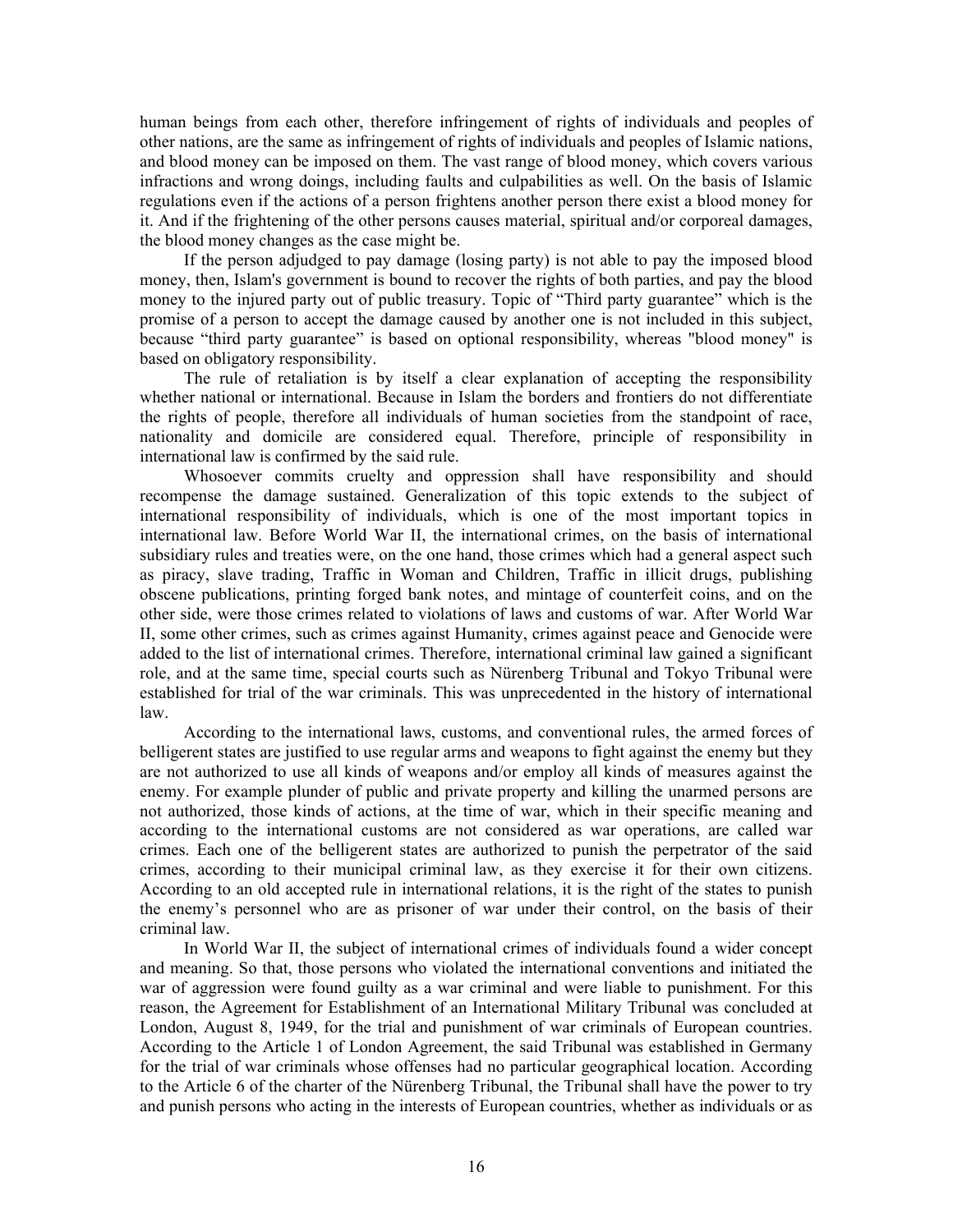members of organizations, committed crimes against peace, war crimes and crimes against Humanity.

Crimes against peace are of those offenses, which had no precedent in international law and quite new legal institution. So that, after the World War II new principles were set up as to the international responsibility of individuals apart from their ranks and positions. According to the Article 6(a) of the charter of Nürenberg Military Tribunal, crimes against peace are: "Planning, preparation, initiation or waging of a war of aggression or a war in violation of international treaties, agreements, assurances, or participation in a common plan or conspiracy for the accomplishment of any of the foregoing". $^{23}$ 

According to the Article 6(b) of the charter of the Nürenberg Military Tribunal, war crimes are: "violations of the laws and customs of war. Such violation shall include, but not limited to, murder, ill-treatment or deportation to slave labor or for any other purposes of civilian population of or in occupied territory, murder or ill-treatment of prisoners of war or persons on the seas, killing of hostages, plunder of public or private property, wanton destruction of cities, town or villages, or devastation not justified by military necessity". Therefore, war crimes as to their specific meaning are violations of rules and regulations that according to the text of international treaties the belligerent states and their respective army personnel have to observe at the course of hostilities. $24$ 

Crimes against Humanity are also the offenses, which had no precedent or specific title before establishment of Nürenberg Military Tribunal. These offenses according to the Article 6(c) of the charter of the Nürenberg Military Tribunal are: "murder, extermination, enslavement, deportation and other inhumane acts committed against any civilian population, before or during the war, or persecutions on political, racial or religious grounds in execution of or in connection with any crime within the jurisdiction of the Tribunal, whether or not in violation of the domestic law of the country where perpetrated. Leaders, organizers, instigators and accomplices participating in the formulation or execution of a common plan or conspiracy to commit any of the foregoing crimes are responsible for all acts performed by any persons in execution of such plan" $25$ 

In addition to the offenses mentioned in the charter of the Nürenberg and Tokyo Tribunals and their judgments, the crime of genocide, whether committed in time of peace or in time of war, is considered as an international crime by Convention on Genocide, December 11, 1948, and the perpetrators, whether ordinary people, officials (statesmen) and/or members of the government

<sup>&</sup>lt;sup>23</sup> Although the war of aggression and war in violation of treaties are not defined by the charter of the Nürenberg Tribunal, however from the text of indictment presented to the Tribunal and statements of the representatives of Allied states which requested the punishment of the heads of aggressor states and also the text of judgment of the Tribunal, it can be understood that war of aggression and war in violation of Briand-Kellogg pact (pact of Paris, pact of renunciation of war) -which have prohibited war as an instrument of national policy- and also in violation of other treaties such as Versailles and Locarno treaties; the government of Germany in violation of the said treaties waged war against European countries.

 $24$  These treaties which are invoked by Nürenberg Tribunal primarily are the Hague conventions of 1899 and 1907 concerning the rules and customs to be observed on Land Warfare, and 1927 convention about prisoners of War, and London Naval Treaty 1930 and 1936 concerning submarine and Navel Warfare. Secondly, the customs and usages observed in international relations. Although according to the conventions and treaties and on the basis of international customs, the observance of rules and customs of war by belligerent states is a recognized principle but, firstly their violation and non-observance is not clearly recognized as international crime, secondly, since, before establishment of Nürenberg Tribunal the states had no criminal responsibility in international relations, therefore, non-observance of the said rules brought only tortuous liability against them. This subject is mentioned in Articles 3 of the Hague convention that violators should make reparation of such loss and damage caused by their citizens. 25 Crime against humanity is not considered as an independent crime in the charter of Tribunal by the authors of the

chapter. It is only a subordinate crime, therefore the perpetrators of crimes mentioned in Article 6(a,b) if during commission of those crimes, commit the crimes against Humanity then they will also be responsible for them. In Draft Convention concerning crimes against Humanity and security of Mankind, which was drawn up by International Law Commission, the crimes mentioned in Article 6(c) of the charter of the Nürenberg Tribunal was recognized as an independent crime.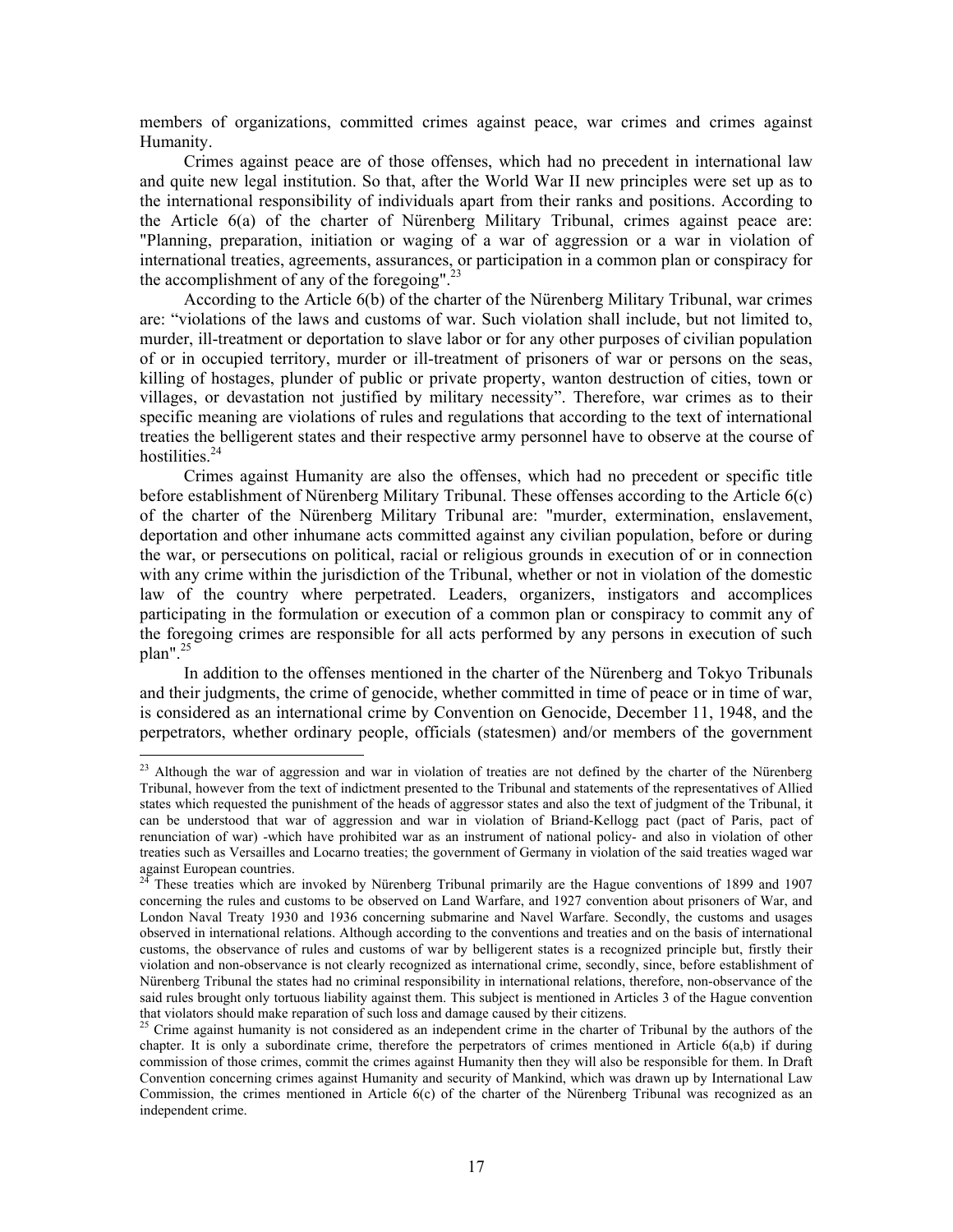shall be punished according to the said convention. Article II of the convention defines Genocide as any of the following acts committed with intent to destroy, in whole or in part, a national, ethical, racial, or religious group, as such:

- a) Killing members of group;
- b) Causing serious bodily or mental harm to members of the group;
- c) Deliberately inflicting on the group conditions of life calculated to bring about its physical destruction in whole or in part;
- d) Imposing measures intended to prevent births within the group;
- e) Forcibly transferring children of the group to another group.

The judgment of Nürenberg International Tribunal contained a new and unprecedented subject, namely, the responsibility and punishment of individuals concerning the violation of international undertakings of the state. It was explicitly stipulated in the judgment of the Tribunal, that it is a long time where international law has imposed duties and liabilities upon natural (unofficial) individuals and the protection of international law in favor of the representative of a state, cannot be applied to the acts, which are condemned as criminal. The authors of these acts cannot shelter themselves behind their official positions, in order to be freed from the punishment in appropriate proceeding.

The principle of individual responsibility due to violation of international treaties is also mentioned and recognized in convention of Genocide. In Article 1 of the "draft convention on crimes against peace and security of mankind" which was prepared on the basis of precedents of charter and judgment of Nürenberg Military Tribunal, and ratified on the sixth session of International Law Commission in 1954, the reference is made to the responsibility and punishment of individuals as follows: "crimes against peace and security of mankind which is defined in this statute is considered as an international crime, and the individuals who are responsible shall be punished". In Article 2 of the said Draft Convention, which has 13 paragraphs, the acts, which are called as crimes against peace and security of humankind, are enumerated. These acts are briefly as follows: "any act of invasion and aggression, planning and preparation for resort to the armed forces, constitution and instigation of armed groups for aggression, all measures taken for initiation of civil war in country, terroristic operations, violation of treaties, intervention with the affairs of other countries, genocide, acts against humanity, acts against laws and customs of war, conspiracy, instigation, assistance, and participating in the foregoing crimes".26

In section of "honoring the treaties", it is discussed that all covenants and treaties are binding and obligatory, and impose liability. This liability pertains to any kind of covenant whether with God or the people of God. Concerning the subject in question, it should be noted that by conversion to Islam and content of covenants, Islamic actions and behaviors, implicitly or explicitly, become the requirements of taking oath of allegiance -whether general or special- and consequently they would be obligatory to observe. That is to say, the Islam's country, whether to be one of the parties to the international treaties or not to be, it is bound to observe the Islamichumanitarian instructions in relation to other nations and states.

# **25- Principle of: Compensation for unjustified damage**

 $\overline{a}$ 

Principle of compensation for unjustified damage or principle of reparation is an accepted legal rule in various legal systems, and rules of procedure and method of redress is also determined in their laws and regulations. According to the general definition of the said legal term, if a person through an action or omission causes damage and injury to another person, he is bound to make compensation for all such losses and damages. Concerning the international law, the reparation is, taking all measures to the interests of a state or an international organization for making reparation for loss and damage done. This principle is mentioned in the Article 37 of the

 $26$  See: Safdari, M., public international law, vol. 3, Tehran University Publication.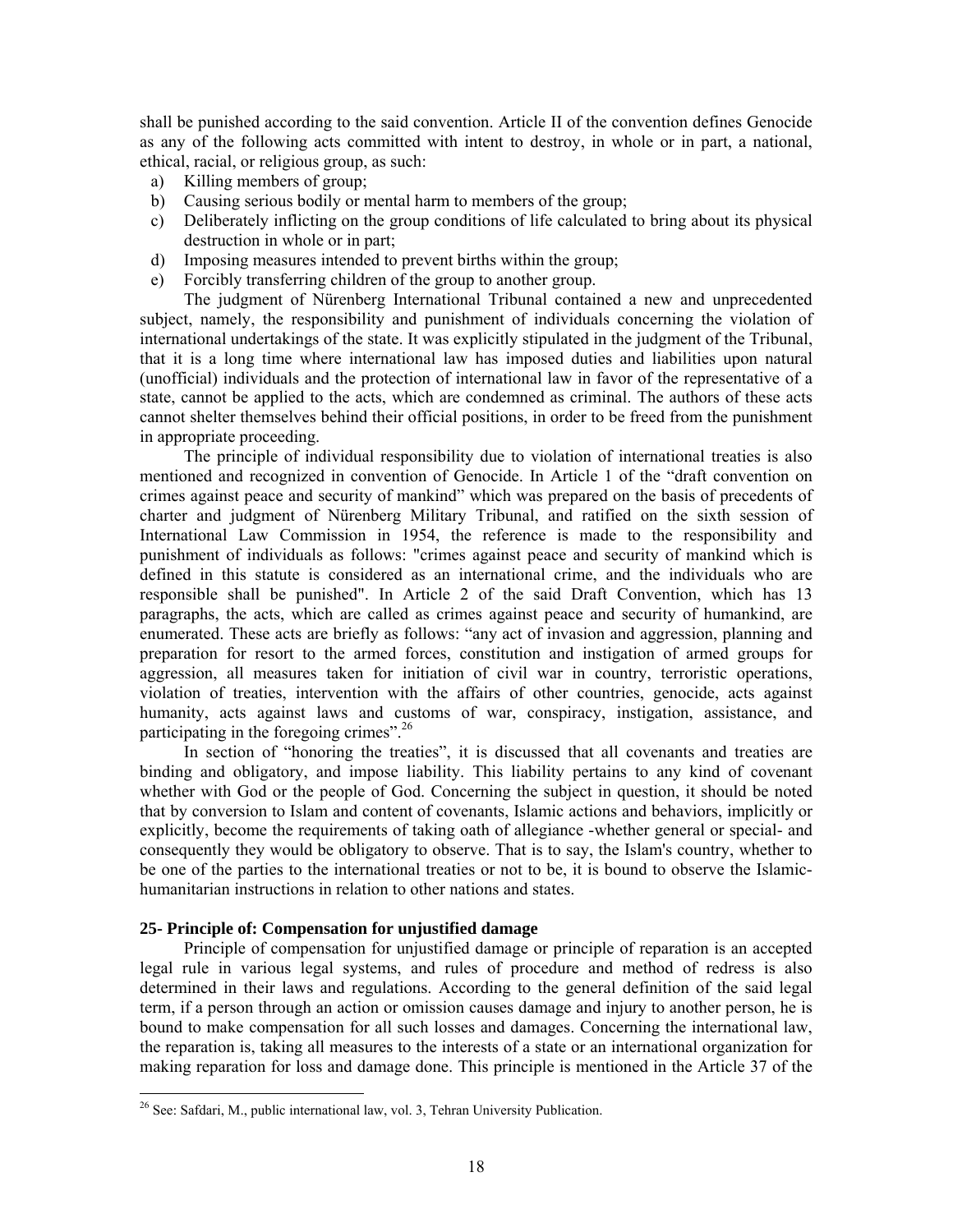Hague Convention 1907 as a general principle recognized by civilized nations.

As to the Islamic law, the said principle is also discussed and accepted in the section of "civil liability" of Islamic jurisprudence. All injuries and damage caused by an individual or a state, whether in a private action or a public action, require restoration to the conditions as were before causing loss and damage. It should be done in a way that makes reparation of the injuries and damage in question. In private international law, as long as the parties are natural persons, the authenticity (originality) of the said principle is less doubtful than public international law where the parties to the disputes are states. In the latter case, a claim for making reparation of loss and damage from the states needs much more discussion in regard to the quality and quantity. Anyhow, this general principle in public international law (without taking the issues in regard to the proof of the correctness of the right into consideration) is also recognized in Islamic law.

In Glorious Qur'an, there are many verses about the penalties. In these verses, the sanction is equal to the committed offense which can be an evidence for national, ethnical, and common liability, which its effects are extendable to international issues.

#### **26- Principle of: Preserving the life in retaliation**

One of the most important ordinances in Glorious Qur'an is "retaliation" which has a deterrent effect to prevent humankind from violence and killing each other. Nowadays, some countries in the world hardly accept and do not insert death penalty in their municipal law. That is why the crime of murder is increased so much in most societies.

As it was already mentioned, the ordinance of retaliation was also prescribed for previous religions and it has also been mentioned in Torah. The existence and acceptance of an international law concerning retaliation, and obligation of the states to its enforcement is one of the most important factors to prevent violation and transgression. Legislation of the said law and its enforcement by the states would be a warning to transgressors, to forget about violence and transgression. The retaliation and taking reprisal for those who have been killed during wars is not the subject matter of this section. We have discussed it in the section of international responsibility.

## **27- Principle of: Prohibition from excessive retaliation**

On the basis of this principle, whenever a crime is committed by a foreign national against a citizen of Islam's country, the right of retaliation would be restricted to the limit of prescribed punishment imposed for the said crime. Of course, in the sight of Allāh, it would be much better, the criminal be forgiven. The reprisal and reciprocity is on the most inferior level of moral conduct and is at the low grade of humanity.

Therefore, Islam's country has no right to retaliate or punish in excess of harms sustained while performing reprisal measures. Certainly treating the transgressors with kindness and mercy and forgiveness would be more praised by Allāh. Concerning the aforementioned subject it is said that if the one who has been oppressed tries to retaliate with the like thereof, and at the same time some other persons help the first oppressor, then God will help him. It indicates that, retaliation and reprisal is an indisputable right of people and nobody should interfere with their reactions.

This principle plays an important role in international relations, which its least effect is the prohibition of transgression in excess of harms sustained by the injured party. If the international community recognizes this principle, even at this very level, too many transgressions would be prevented. The contemporary history of international relations reveals that reactions against terroristic operations performed by some groups which were thought to be related to some states, resulted to international transgressions and waging a complete war against those states. If the teachings of the "rule of retaliation" becomes the basis of the reprisal measures in international law and be recognized by international community, the international transgressions and aggressions would decrease gradually.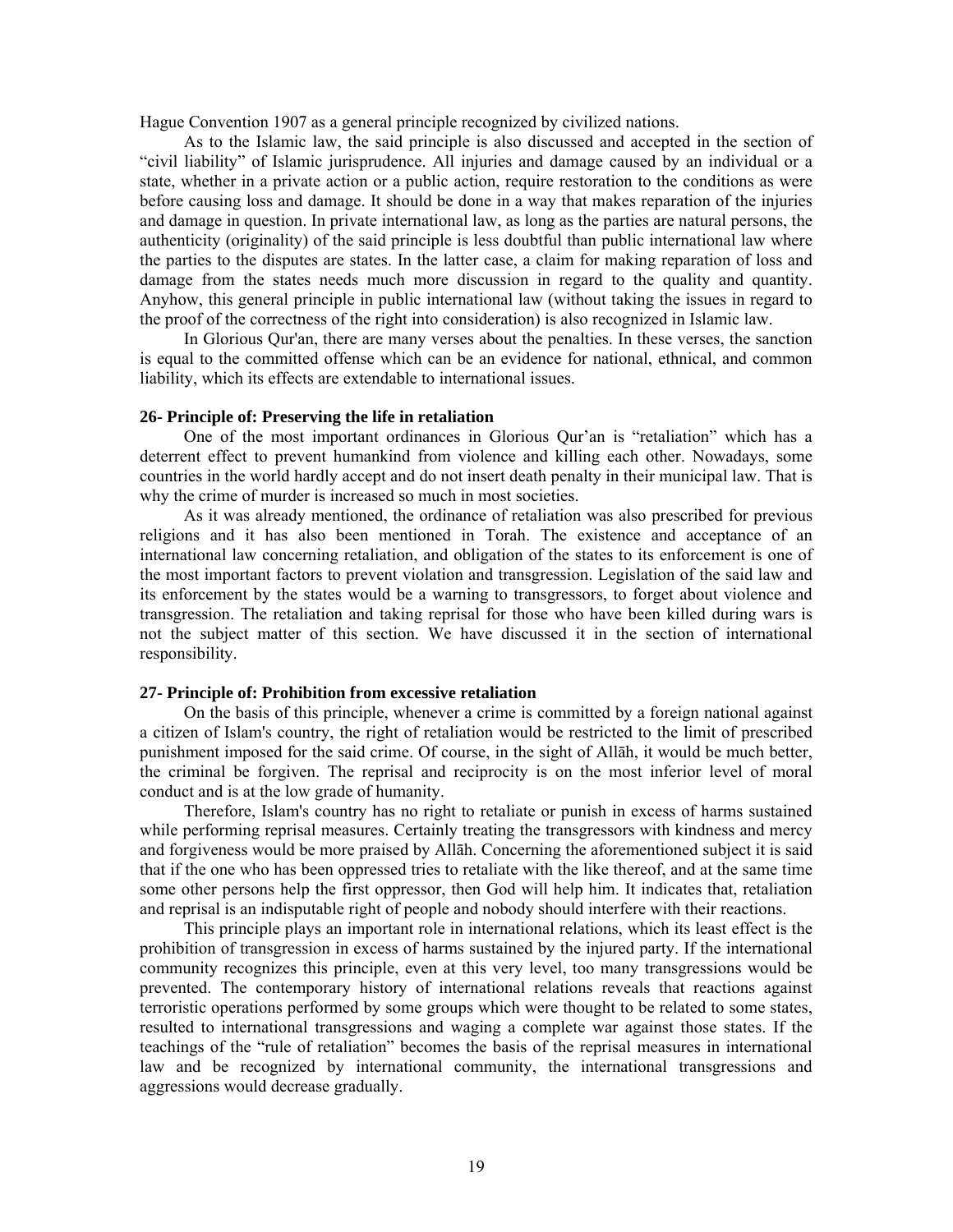## **28- Principle of: Facilitation in Force Majeure (distress and constriction)**

The necessary consideration in Force Majeure circumstances and/or state of exigency and of necessity is one of the terms predicted and mentioned in most contracts and treaties. The concept of Force Majeure is existence of some unusual circumstances, which endanger the performance of a treaty or make its performance impracticable. Islam has a thorough attention on this issue and in case of exigency accepts to facilitate the rigidity of rules and regulations. Essentially the said facilitation is decreasing the Rights of Allāh and increasing the Rights of Man. In other words, where there are circumstances which protecting the life of humankind requires violation of divine limits (rules), then Almighty God has authorized to protect the life of human beings through least violation of divine rules. This flexibility might be construed from the verses revealed about food items. Certainly, one of the limitations concerning violations of divine rules, during period of exigency, is to observe having no intention of violation and/or carrying to extremes.

Although the trouble, concerns the famine and hunger but we can interpret the rule to be extendable on similar cases. We may present this interpretation that Islam surely understands and recognizes the circumstances of Force Majeure and state of exigency and of necessity, consequently removes evils resulting from the circumstances in question. To sum up briefly we can say that legal pragmatism of Islam, to strengthen and protect the human life, facilitates the severity, rigidity and hard treatment of previous religions while there exits state of exigency. Certainly, prohibition of transgressing the limits and disinclination to transgression is the main requirements of this violation of rules.

The rule of "distress and contractions" which is used in Islamic jurisprudence could also be invoked in this case. Where there are some unusual hardships in performance of one's duties or enforcement of rules, the said duties or rules shall not be operative until the impediments of hardships are removed. $27$ 

Therefore, the international rule about Force Majeure, which is recognized by international community at this age, could be said as to be in direction of Islamic Laws.

#### **29- Principle of: Freedom of trade in international commercial law**

One of the main issues in international law is commercial affairs between countries. Certainly, this topic is more pertinent to private international law than public international law, which the former has been paid little attention to it in this paper. But since international trade is one of the bases of relationship between countries and Islam's attitudes toward this subject seems to be important, therefore, we are going to have a glance at it briefly.

Contrary to the practices of all different governments, which existed under the name of Islamic government from the early Islam up to the present time, there is no indication that subject to economic policy of our beloved Messenger of God's Government he has imposed barriers or tariffs over import of goods. Undoubtedly, there have been tithes and customs duties as tariffs on importation during sucessorship of Orthodox (*Rashiden*) caliphs and Omayyad's and Abbasids' governments, which seems have been adopted from Iranian and Roman governments of that time rather rules of Islamic Laws.<sup>28</sup>

Import prohibition, namely, import barriers and/or its partial banning by establishing tariffs and non-tariffs barriers are not in conformity with Islamic laws and regulations. The said circumstances also correspond with the export of goods, because the purchasers of the exporting goods are those who import them and consequently are subject to the imports section.

It can be inferred that if you forbid the use of good things then you would have exceeded

<sup>&</sup>lt;sup>27</sup> See: Gorgi, A. (2001) Ayat-ol-Ahkam (Verses of ordinances, civil and criminal). Mizan Publication pp. 57- 60.

<sup>&</sup>lt;sup>28</sup> See: Bidabad, B., Harsini, A. (2003) Tax rate and tax base in financial law of Islam and establishment of wisdom in dynamic jurisprudence principles of Imamiyah. Also, Bidabad, B. (2004) Tithes in financial law of Islam. Monetary and Banking Research Academy. Tehran. http://www.bidabad.com/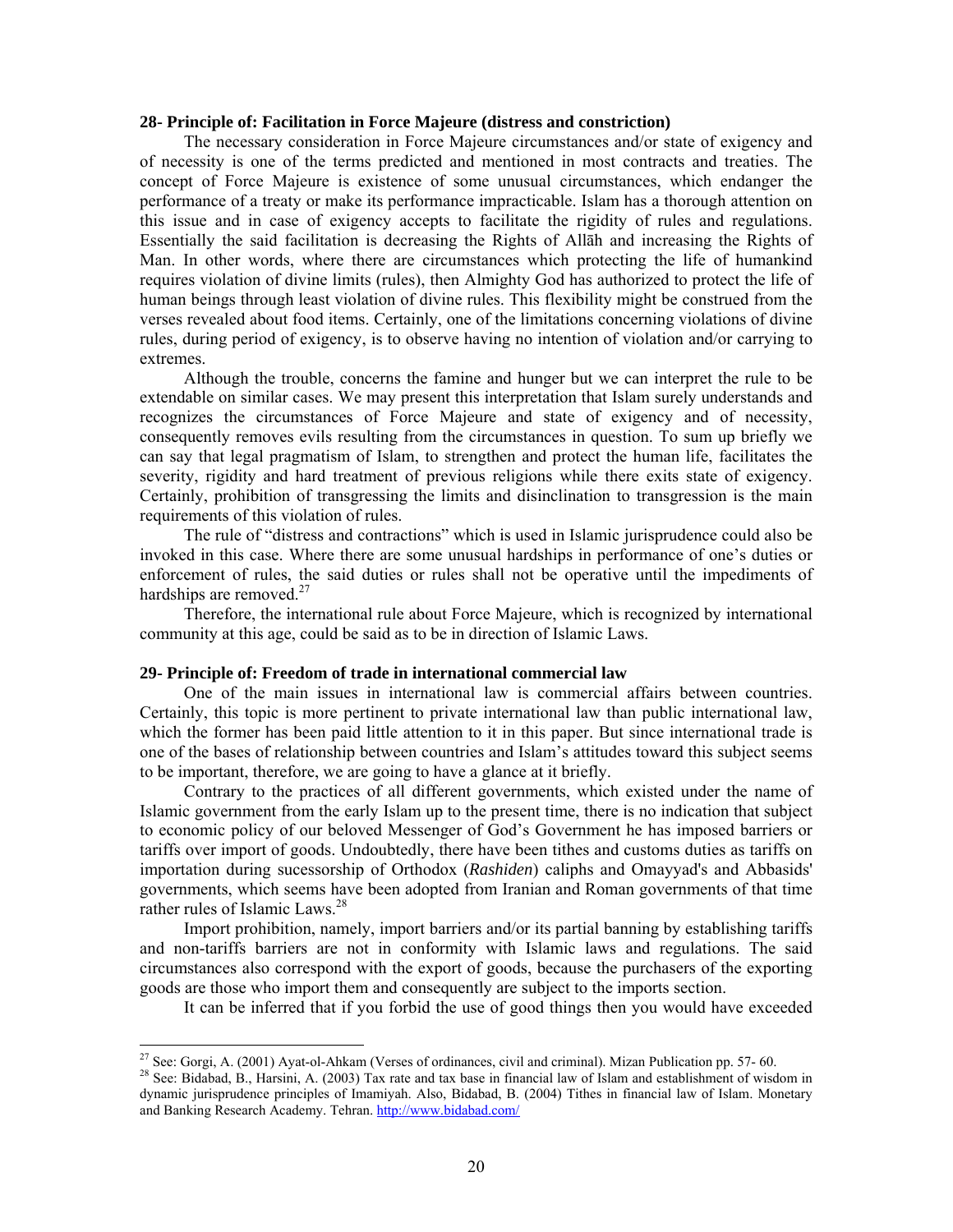the limits and transgressed the rules. So do not do that and consume those goods, which Allāh has made it lawful and good for you. In other words, enactment of commercial laws for the purpose of making barriers to trade among countries is considered to be infringement of the rights of human beings is forbidden.

At present time, the sections of international trade within commercial rules and regulations of the World Trade Organization (WTO), are all so designed to get close to the said Islamic rule, namely elimination of tariffs and non-tariffs barriers in international trade, for removing economic problems in today's world in relation to optimum allocation of resources and attaining efficiency. We hope to discuss about this important subject in a separate book. But we should refer to this principle that it is about fourteen centuries which Islam is trying to setup a world without barriers in international trade and in this connection the legal concepts taken by Islam into consideration is complete freedom of lawful trade in international scene.

## **30- Principle of: Freedom of seas and space**

The section of freedom of seas in international maritime law is one of the important sections of international law which was introduced and propounded as Doctrine of Grotius (from Holland) in 1609 and rapidly drew the attention of the people and was recognized very soon.<sup>29</sup> As a general rule when statutory law is not in contradiction with Islamic Laws, it is considered to be lawful. The principle of freedom of seas is one of the statutory laws and is recognized as acceptable rule by world's states. Although this is an agreement contracted by human beings, nevertheless since it is not contradictory to Islamic laws therefore it can be acceptable.

If there be circumstances, which definition of ownership could be extended on surface of the sea and seabed; and seabed or surface and depth of the sea just the same as surface of the land or standing properties could be purchased and sold thorough ownership, then the principle of freedom of the seas might be reviewed. Because on that time the conditions of ownership of seas (would be the same as barren and improved lands). So the users would be obliged to observe the rules of ownership, possession, and usurpation, which are parts of Islamic laws. Anyhow, the principles and rules concerning public roads and highways, which are recognized by Islamic civil Law, on the basis of international conventions, can also be respected and recognized to be used on seas and atmosphere around the earth and outer space.<sup>30</sup>

#### **31- Principle of: Recognition, on the bases of human beings' dignity rather than government**

The topic of "recognition" and its effects on relations among states is one of the important sections of public international law. According to the texts of international law, "recognition" is an act by which a state recognizes another state as a juristic person. The effect of this recognition is establishment of legal and formal relations between both parties. There are other definitions that define recognition as acknowledgment of a political entity to be capable of observing and enforcing the international law within a determined territory.<sup>31</sup> The practice of granting "recognition" came into practice in eighteenth century. It is nothing but confession of a state of recognizing the legal personality of another state. Certainly, this action shall produce some legal effects. There are several requisite conditions of statehood for granting recognition to the states, namely constituent elements of the state and/or government such as populations, territory, and sovereignty. And the fact that the new born state should not have come into existence on the basis of war of aggression (according to the rules of Kellogg Briand, Pact of Paris 1928) and also the government should be backed by its people and have sovereignty over the claimed territory, and have capability to perform its international obligations and so on. The latter cases have been always propounded in international disputes but they are not necessary and sufficient

<sup>&</sup>lt;sup>29</sup> See: R. Churchill, V. Lowe (1988), The Law of the sea. Melland Schill studies in international law.  $^{30}$  See: Ignaz Seidl-Hohenveldern. International economic law, chapter five.

<sup>&</sup>lt;sup>31</sup> Safdari, M. (1961). Public international law, Tehran Univ. Pub., vol. 2. Latter defined by International Law Institute.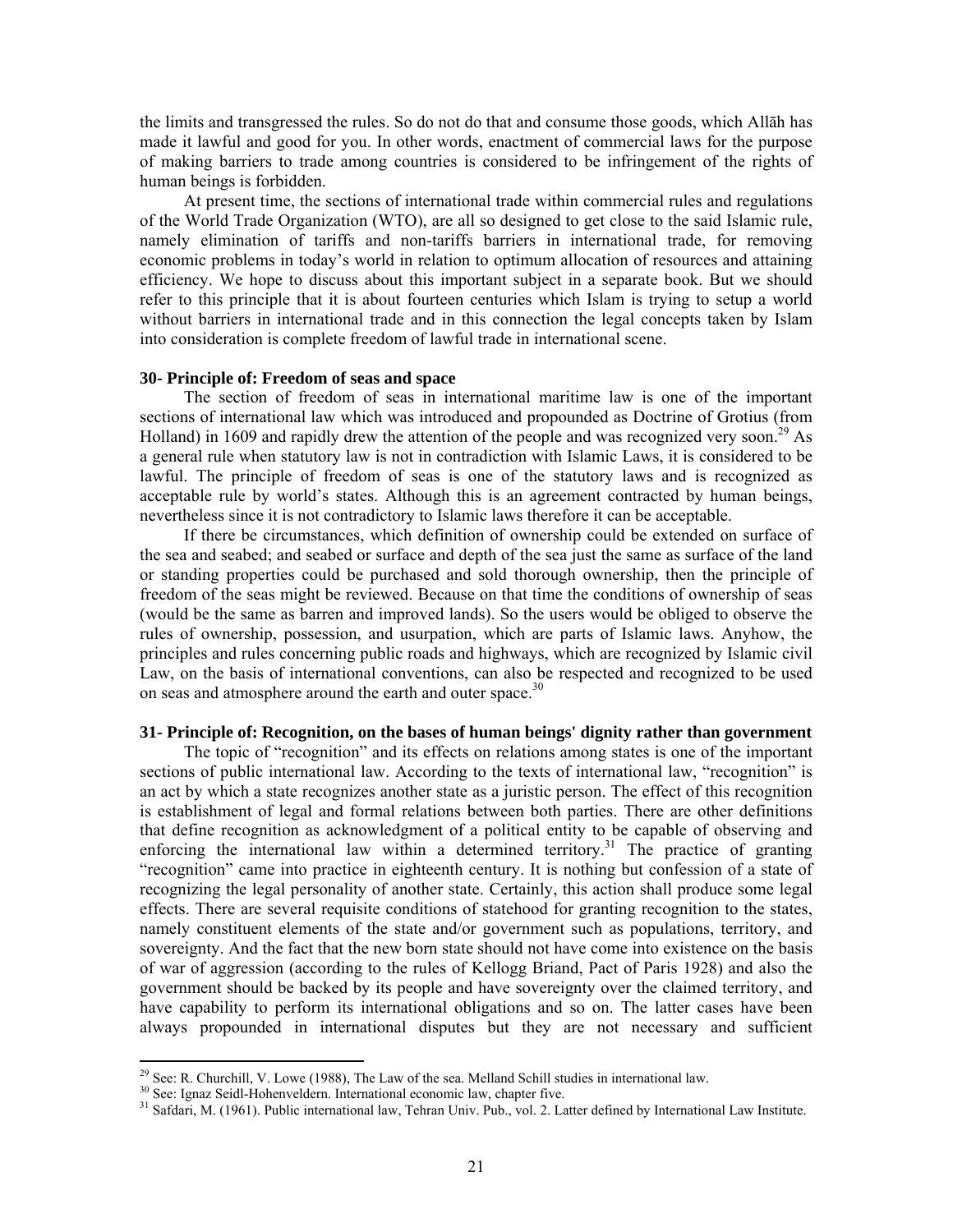qualifications for granting recognition.

There are two types of recognition, de facto or imperfect and de jure or perfect. At present time and in international diplomacy, granting recognition is used as a weapon for giving some privileges or making some restrictions. In international sphere, the type of recognition depends on advantages received by recognizing state in relation to recognized state.

Before beginning to deal with Islam's viewpoints on the issue of recognition, we should consider this question that, what is the Islam's standpoint on juristic personality of states. According to Islamic rules, although the agreements and treaties are respected by Islamic government, but the borders and frontiers established on the earth are artificial and Islam does not believe in their genuineness. The kings, rulers have no right of ownership and/or sovereignty, and there is no originality for the borders. Contracts of attributing ownership are based on tacit agreement and mutual respect for the borders and frontiers, which makes the states to be distinct from one another. Contrary to the proverb, which indicated, "the sovereignty belongs to one who has dominated", $32$  originally the sovereignty belongs to God. In other words, the governments bring territories and their populations under their own domination and sovereignty.

If this viewpoint is approved, then we should say that according to the said rule, nobody has the right to compel other people to leave their homeland and this subject has been cited in glorious Qur'an. Therefore, as a general rule, Islam does not agree that the territory which is in possession of a special state to be as a criterion for granting recognition. On the other hand, Islam respects dwelling of individuals in any place they prefer to live.<sup>33</sup> For this reason and with respect to Islam's viewpoint, the existence of other states that are established through the agreement of their people should be respected which aid: "people souls are sanctified by God". If some people are inclined to live in a special way it would be respected by Islam. Basically, Islam is the religion of freedom. This freedom is only restricted while, in special occasions, the other's rights are going to be infringed. People have the right to live in any manner that they like to live". Certainly, it should be emphasized that the freedom in question is freedom of one's own special life; therefore it should not lead to the encroachment to the rights of society.

In Islam, ethnicity, nationality, race, colour, language, culture, civilization, and other cultural and social particularities shall not be the grounds for political distinction and/or one of the constituent elements of a state. Moreover, citizenship as it is in practice at present time and establishes legal and political relationship between people of different states has no authenticity in Islam and is not the basis of their distinction. In Islam, the parties to be addressed to are human beings rather than governments. There is only one occasion when governments are taken as an opponent party to Islam. That is when a group of human beings who are protectors of government stand at the opposite side and as opponent to Islam. Otherwise, the method and manner of recognition is based on human beings. In Islam, every person possesses humanitarian rights that should be respected, and since Almighty God has honoured children of Adam, therefore Islam also honours human beings and recognizes their rights one by one. With respect to individual recognition, it would be de jure recognition.

As it has already been stated, if a government which is established through coalition of individuals, starts challenging with Islam, then it would be subject to the rules of fighting. Even in this case, the Muslims are advised and are under obligation to treat the people of the said government with humanitarian behaviors.

With respect to aforementioned statements, we have to admit that Islam believes that human beings are bondmen of Allāh; therefore, protection of the true rights of God's creatures is

 $32$  Al-Kāfi, 8, 206, the story of the Folk of Salih (A) p. 185

 $33$  It is narrated from The Reverend Messenger (S) who said: "loving homeland results from faith". If it were true which is doubtful- it does not seem that the meaning of "homeland" be as country or birth place. Molavi says:

The homeland which we are talking about is neither Egypt nor Iraq and nor Syria,

This homeland is a place, where, there is no name for it.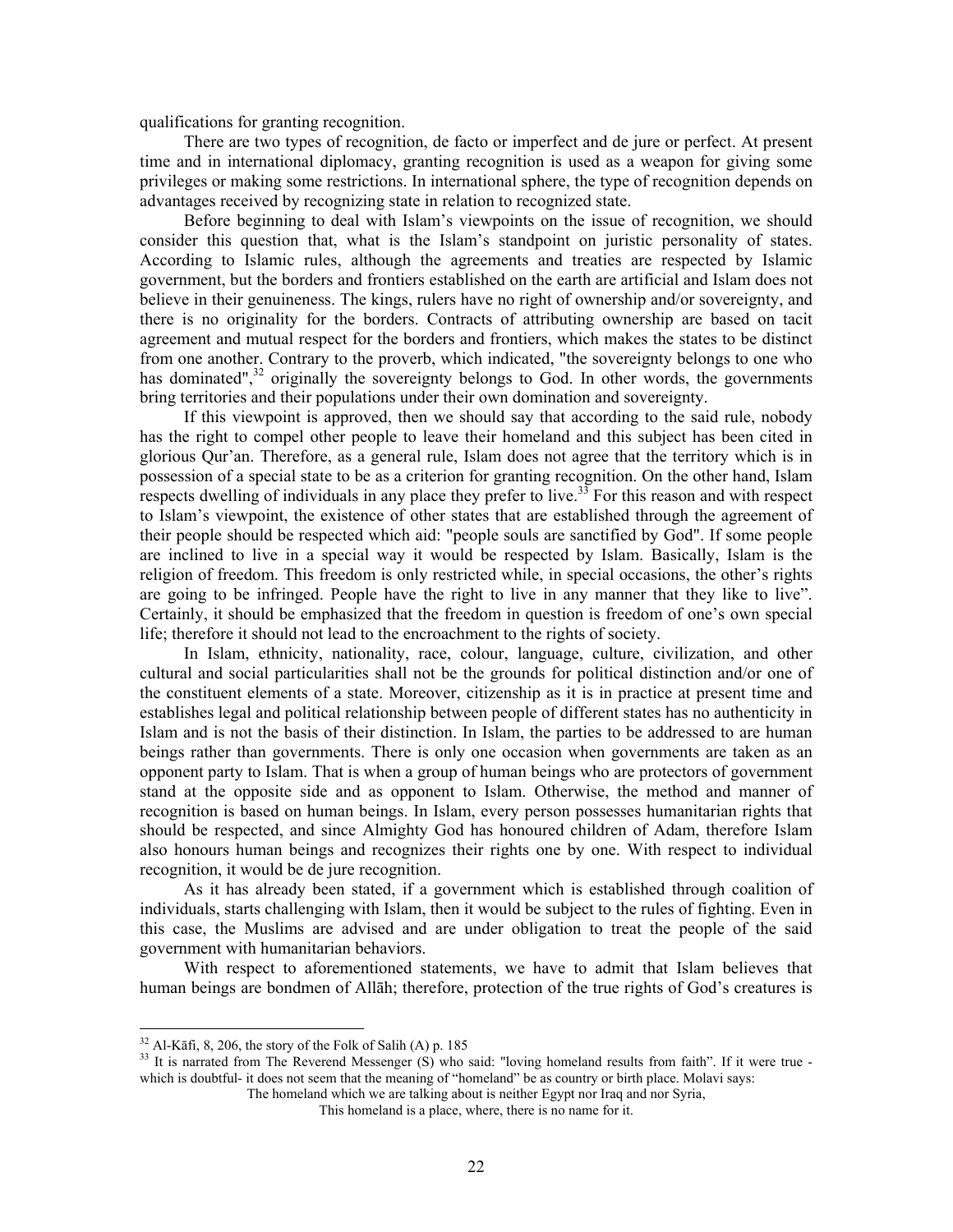one of the main tasks of Islam as well as those who are converted to Islam. It so emphasizes on the protection of individuals' rights that makes equal the good deeds with altruism and serving these creatures.

If a group of human beings believed in a government and were satisfied with its policy, Islam would respect the said government because it is respected by its own people. On the contrary, where some people are under oppression of government, then it would be the task of Islam to protect the oppressed ones -we will consider this subject in another section. We may conclude that "recognition" in Islam is an accidental rather than essential phenomenon and as it is discussed in present international law, it is not under consideration by Islam.

# **32- Principle of: Full recognition of individuals' rights of ownership and de facto recognition of governments' sovereignty**

The right of ownership has an important and strong position within Islamic rules. The limits and framework of this right is so firm and definite that forgiveness of people's rights, as far as concerns Almighty God, rests on the consent of the holder of the rights. The said issue has an important role in general diplomacy and foreign policy in such a manner that expropriation of individuals and/or societies without their consent is unlawful and prohibited.

The principle under consideration - which condemns and negates the authorization for expropriation or infringement of individuals or nations' ownership - within the rules of Islamic laws, whether in the smallest level, namely, individuals' rights or the highest form, namely public international law, has the most firm (stable) base, comparing with domestic anarchisticrevolutionistic standpoints and international aggressive policies. It is necessary to mention that as to the Islamic laws and regulation the individuals rights of ownership is a definite right whereas the right of sovereignty over the territories is not considered as the right of ownership, and has less firmness. For example, the right of ownership of an individual over a piece of land cannot be diverted just by changing the sovereignty of the government over the territory where the land is located. In other words, the sovereignty cannot be the cause of dispossession but it will be the cause of the continuity of ownership.

In Islam the absolute ownership and sovereignty belongs to Almighty God. God has bestowed his ownership as a deposit to the humankind but sovereignty is a usurped right by humankind.

It is clearly understood from the Qur'an that sovereignty is peculiar to Almighty God, but this subject requires special theosophical explanations, which is not within the main objects of this paper, for this reason we just give a hint on the subject. Those who are interested to get more information may refer to the Gnostic's works on the subject.<sup>34</sup> The Holiest Essence of the Oneness is devoid of any qualifications. The qualifications are dependencies of the concrete nouns and the noun is what which denotes something named. All the beings are His names and the greatest name amongst divine names is the most transcendental being who is the Honorable Prophet (S) and the impeccable  $(A)$  and their divine successors (executors/masters) of these Honorables.<sup>3</sup> They are God's successors in the earth. And this viceroy, on behalf of God, has the God's sovereignty in the earth in a missionary manner; and not in a genesis way, because all human beings are in charge of this viceroy in genesis way.

 حضرت حاج ملاّ سلطانمحمّد بيدختي گنابادي، بيان السّعادة في مقامات العبادة، نشر الثاني، في اربعة مجلداة رقعي بلغة العربيه، ١٣٤٤ هجري http://www.sufism.ir . هران دانشگاه قمران

35 Al-Kāfi, 1, 223.

 $34$  It is not exaggerated if we say that the basis of discussions of theosophy and theology is within the concept of this subject matter. There are many valuable books on this subject. See:

His Excellency, Noor Alishah, the second, Salihiyeh,  $2<sup>nd</sup>$  ed., Tehran University Printing House, (1967)  $3<sup>rd</sup>$  ed. (1972). هّصالحي. http://www.sufism.ir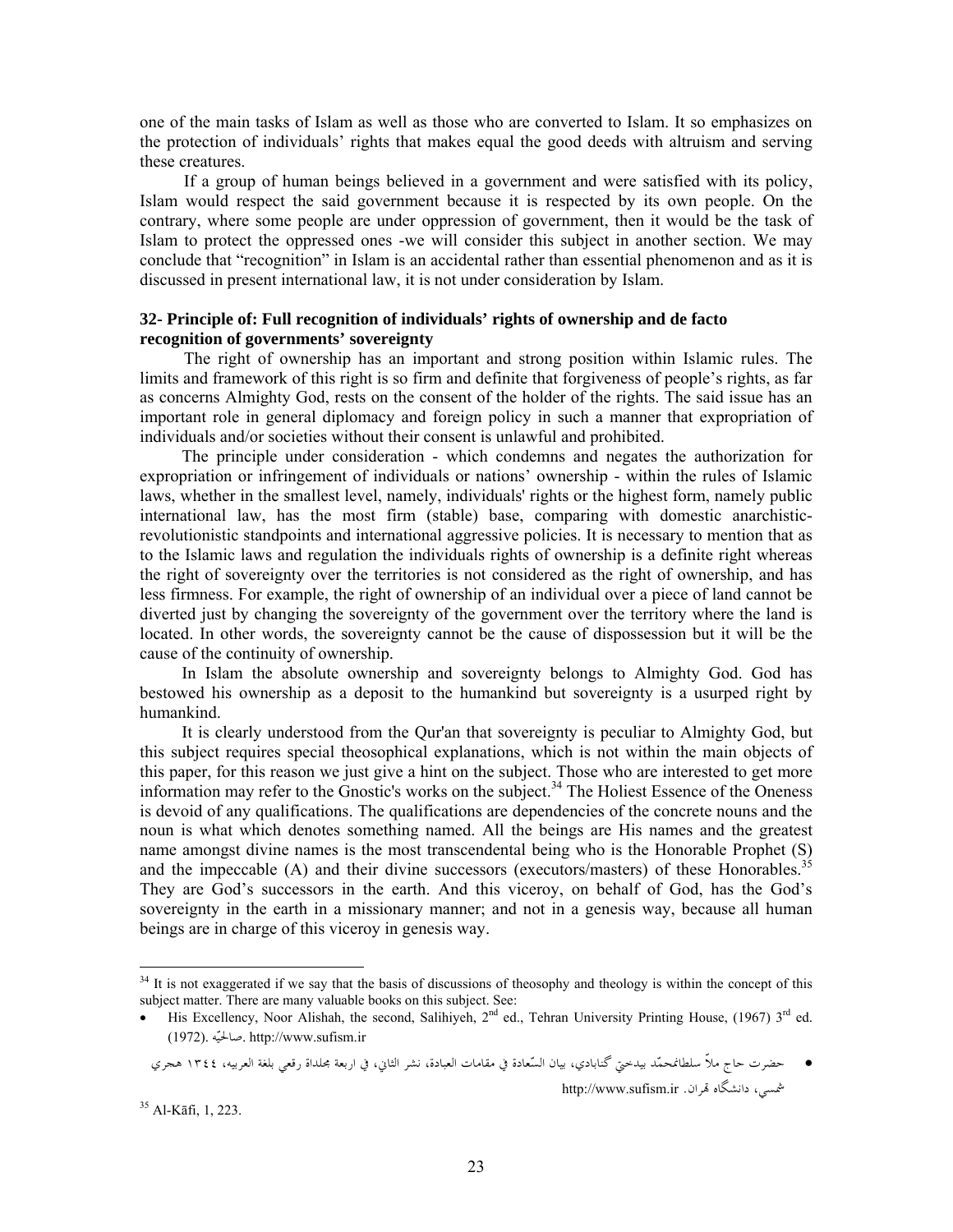Islam is not the only religion who has propounded this very subject. All divine religions follow the same philosophy, and in all religions adherence to the successor of God in the earth is obligatory. In all times and continuously; there has always been a successor of God (caliph) in the earth, which also there exists at present time and will exist in the future. For a time Adam (A) was as successor of God and then consecutively the successorship was bestowed to Seth, Noah, Shem, Abraham, Ishmael, Isaac, Jacob, Joseph, Moses, Joshua, Zachariah, John, Jesus, Peter, Abde-Manaf, Hashim, Abdol-Mottalib, Abu-Talib, Muhammad (S) and his True Twelve successors. After the occult of the twelfth Imam, his deputies - that Joneid was as the first one of them- all have been the successors, which have been continued up to this time and will continue one after one. We are now waiting for the advent of the age Imam from occult to take his apparent and formal successorship in the world – although this caliph always has the uninterrupted spiritual successorship. By minutely scrutinizing the Qur'an, Torah, Gospel, Avesta, the Books of Abraham, the Psalms of David and other divine and narration's books, the aforementioned subject is clearly understood.<sup>36</sup>

#### **33- Principle of: Granting nationality (naturalization) to applicants**

 $\overline{a}$ 

On the basis of this principle, naturalization will be granted to anybody who applies for political and social citizenship of Islam. If the applicant were willing to convert to Islam, then he would enjoy all rights and privileges of Muslims. But if he wants to remain in his religion, namely one of divine religions, then he would be subject to the rules and regulations of poll tax. This principle has an extensive range of application, in a manner that if a person being in fight with Islamic forces, but converts to Islam, he will be granted naturalization. Conversion to Islam will be ascertained just by saying and testifying to the oneness of God and admitting the prophet as His messenger. The principle in question will also include the idolaters who are at the lowest stage of human thinking (cognition). The word "unclean" is used only for idolaters in Glorious Qur'an, but as it is said when they apply for citizenship, the messenger of God is bound to accept it. From the Qur'an verses, it can be inferred that the Honorable Prophet is bounded to give refuge to the idolaters, it can be construed that, Islam's country is a safe place and whoever enters into Islam's country he will be secure from the foreign forces. And the foreign states and nations are not permitted to reach or attack him. He will be under the protection of Islam. If he receives permanent residency and is granted naturalization, then he will also be subject to the domestic laws of Islam. But if he ends his residency, he will be only under protections of Islam, as long as

<sup>&</sup>lt;sup>36</sup> "We are now facing this question that, what is the duty of Muslims and especially the Shiites at this time which they have no access to their Imam? For instance, the spiritual oath of allegiance or devotional oath of allegiance has been one of the pillars of purified religion of Islam. It was prescribed at the time of Messenger of God and there has been no verse or any order to its abrogation. All Imams also used to take oath of allegiance and even the cruel caliphs used to take oath of allegiance. So that, what is the duty of Muslims at the period time of occultation? The successors of prophet, namely, the purified Imams have been always under pressure and repression. There are too many stories about suppression of beliefs at the time of Imams and especially after the time of Imam Riza (A), which are mentioned in the historical books .... Although the oath of allegiance taken by Imams were not governmental oath of allegiance and/or for gathering the followers, nevertheless, if caliphs knew that Imam would take oath of allegiance, the life of Imam as well as all Shiites would have been in danger. That is why the caliphs were always keeping watchful eyes on Imams. For this reason most of times Imams introduced several delegates and representatives to take oath of allegiance for them. The said representatives were also authorized to appoint new representatives. This sequence and following of authorization of Sheikhs (spiritual leader) and Gnostic instructors is called "Order" in mysticism. The true mystical orders, which were numerous at old times, all connected their chain of authorization to Imam Ali (A). Because the basic rule in mysticism is that, each person should have obtained his authorization from the hand of previous authorized person. According to the belief of true followers of mysticism, this chain and order of Sheikhs (spiritual leaders) shall be continued up to the day of resurrection. But only those mystical orders, which have kept their connection with one of Imams, are considered to be valid. The orders, which have their connection with one of Imams, certainly, shall have their connection with Imam Ali (A). All mystical orders are originated from Ali (A) and Imam Ali has obtained his authorization from the Prophet (S)….". His Excellency Hajj Dr. NoorAli Tabandeh "His Excellency Seyyed Noor-ed-Din Shah Nematollah Vali", Iran Gnosticism (Journal), No. 15, pp. 20. Haqiqat Publication, (2003) Tehran.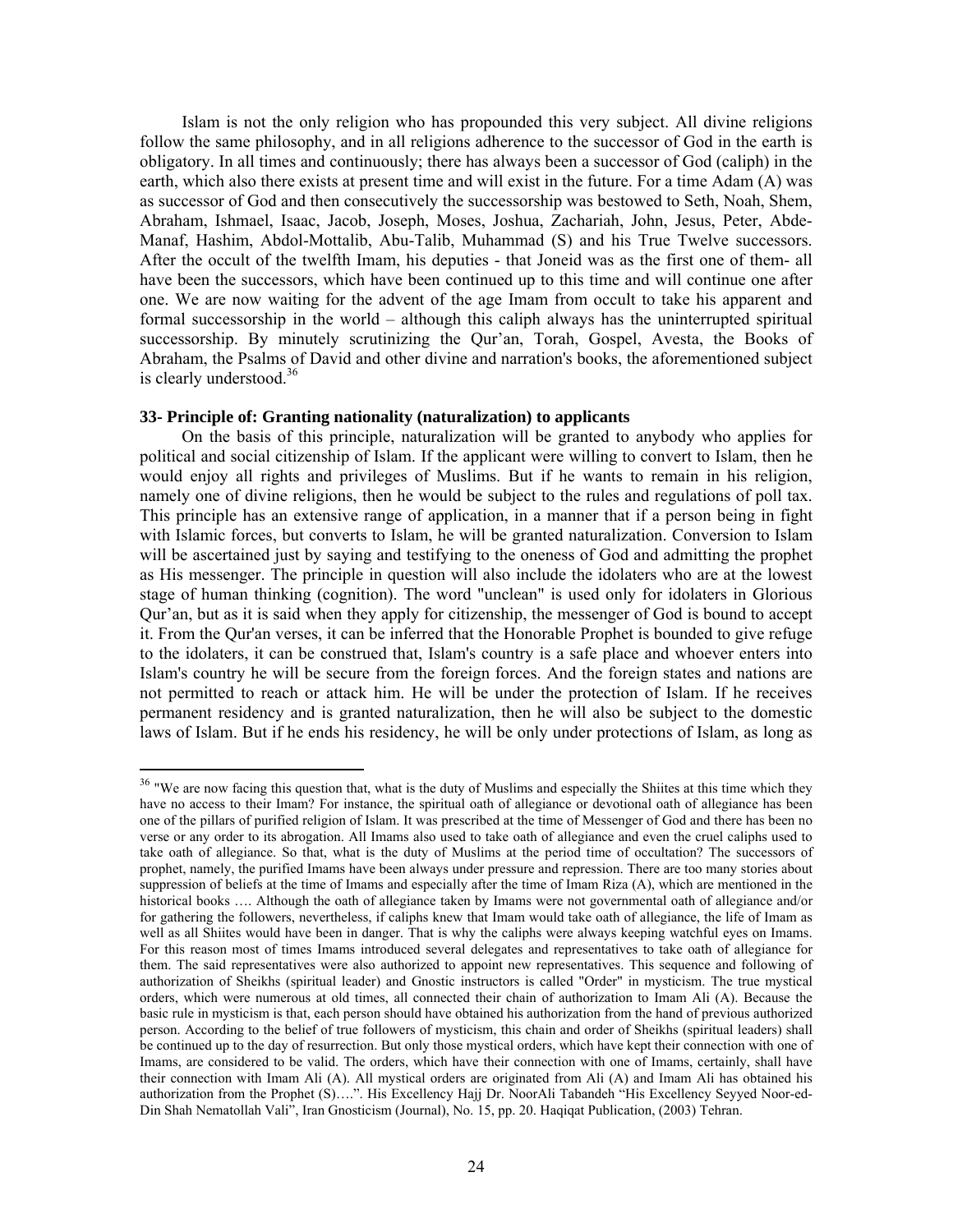he is staying in the country. Therefore, on the basis of the said verse, extradition of refugees to states and nations, which are following them, is not authorized. There is an exception to this rule. It is when there is an infringement of the rights of people in other nations, which is one of the sections of private international law and we are not going to comment on it.

As for the people who live in this age, it seems it, would be several decades early yet, if it be suggested that the "law of citizenship" is an uncivilized legal institution, which human beings have to observe it under the yoke of governments. "Citizenship" is defined as political and legal relationship between an individual and a determined state within a specified territory. On the basis of this definition, if a state through legislation disregards and violates the natural rights of an individual, he is bound to relinquish and dispense with his rights. Whereas, no government has the right to violate the rights of people. Therefore, natural law should be excluded from domestic statute laws, and just special regulations of the region should be made as legal obligations by government and/or political entities. In other words, humankind is not under obligations of states and governments. Human beings are born free and are entitled to enforce their natural rights whether black or white, red or yellow and the governments have no right of sovereignty over natural laws and making distinction between them. Furthermore, the states by drawing some artificial lines on the ground as borderlines have made distinction between people and have defined human beings differently, which reveals the imperfection of the contemporary mankind. It is certain that in future, the perfect mankind would get rid of these kinds of superstitions and would reside in any place in the world that he wishes, in accordance with his nature, desires, and preferences. Consequently, the nationalism superstitions, which are bothersome to humankind, would disappear.

As it was already mentioned, ownership and sovereignty are quite two different subjects. Sovereignty would never be the cause of ownership. It is only the cause of spreading the governmental ordinances throughout the realm of the state. In other words, no government has the right of ownership over the lands of territory under its dominion. Any person in a territory should be entitled to acquire the ownership of the land. This statement is based on the principle that declares ownership just belongs to God. It has been bestowed to humankind to gain benefit out of it.

# **34- Principle of: Binding to testify truly and/or acknowledgment of faults and prohibition of concealment of truth and/or committing perjury**

The task of Islamic diplomacy in international disputes and adjudications is to strengthen the testifying in equity (justice). Forbiddance of concealment of truth comes from the text of Qur'an. Moghaddas Ardebili with reference to the Qura'an verses prohibits concealment of religious knowledges, whether principles of religion or secondary-rules of religion. He also forbids concealment of all other kinds of sciences, which other people are in need of them.<sup>37</sup> This subject shall propound important and new ideas in commercial law, especially international trade laws. Therefore, Vienna convention on copyright intellectual rights and trade of services, which is one of the important agreements of World Trade Organization (WTO) would be open to criticism. I hope to discuss about this subject matter in a separate paper.

 Some verses also indicate for presenting the sciences and technologies to those people who need them; and one of the qualifications of transcendental human being is rising and upholding the testimony. Several verses have also been revealed about acknowledgment of faults just the same as it was about "testifying truly". Being bound on these principles in international relation shall confirm the truthfulness of statements and good deeds of Islamic government, and it will establish the necessary grounds for attracting other nations towards Islam. Besides, we are not created to get benefit from other's property by infringement of their rights. All people who live on this planet are the children of one father. In fact, we are all brothers. None of us is superior to

 $37$  Shahabi, M, Periods of jurisprudence vol. 2, Publication Organization of Ministry of Culture, pp 256-257.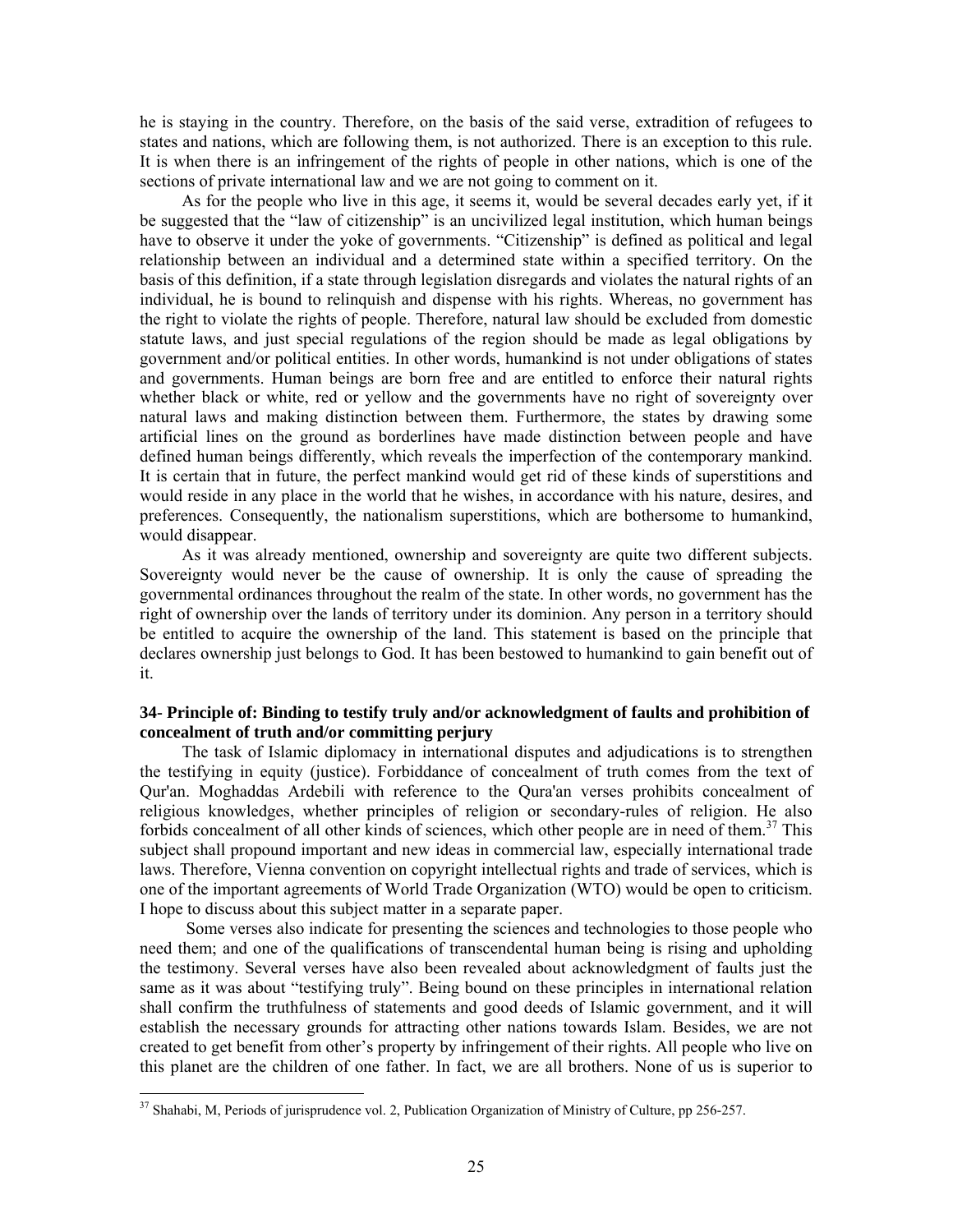other one. The superiority and sovereignty just belongs to the Creator.

Prohibition of committing perjury or giving false evidence is one of the topics to be mentioned in this debate.<sup>38</sup>

# **35- Principle of: Acceptance of inquiry for pacific settlement of international disputes**

The process of "inquiry" is one of the well-known methods for pacific settlement of international disputes. In this method, through investigation and careful consideration of the facts, which have been the origin of the differences, and after proving the faults committed by a state or states, some required measures will be taken to settle the disputes between the parties. Consequently, the war and aggression or hostile actions would be prevented. This method in contemporary international law was introduced and recommended by Russia at Hague Peace Conference I. Subsequently at Hague Peace Conference II of 1907, the provision concerning the International Commission of Inquiry was drafted.

The process of "inquiry" is exactly confirmed by Islamic international law. The essential aspects of this method in establishment of international justice and settlement of disputes among states can be understood from the concept of several Qur'an's verses. In Islam, there are several instructions for inquiry and investigation before taking any decision or committing any action. There is a general instruction for making inquiry in all affairs happening in the life of the believers.

There are also instructions about conducting investigation into received tidings and new allegations, because without making inquiry no proper reactions could be made. While the result of a thorough investigation is received, it should be accepted. The related verses shall suffice us to accept the process of inquiry for pacific settlement of international disputes.

## **36- Principle of: Negotiation in settlement of disputes and acceptance of arbitration in international conflicts**

With regard to careful consideration of various issues, the best way chosen by Islam is the method of consultation and resort to councils. The exception to this rule is where there is an assignment. The appointments are made upon direct views of the holder of authority. The appointments of divine authorities are specifically done by the authorization of prophets, Divine Guardians and Divine Executors. Under this procedures the authorized person would be regarded as holder of authority and consequently eligible to be obeyed. Glorious Qur'an, as to the other issues says and whose affairs are carried out through consultation amongst themselves.

There are several qualities in consultation, which psychologically the differences and hostilities would end up to unionship and amendment. Consultation is effective to create the required grounds for people's unity. Taking the said subject into consideration, we can conclude that, with regard to the principle of unity and Islam's concern about the unanimity and/or unity of the word, the settlement of differences and disputes through the council is acceptable by Islam. In other words, the method of negotiation is an accepted method in Islam for obtaining different views and opinions, but it should be noted that negotiation does not mean to infringe the rights of opposite or third party by dominion, oppression, or conspiracy. On the contrary, the negotiation is for creating uniformity and accordance for attainment of truth. Therefore, this negotiation and counseling should never impair the equity and justice or eliminate other's rights. There are clear and various verses on this subject, which reprimand those people who follow their passion in doing justice and equity.

Arbitration is the extension of rules of consultation to the settlement of disputes, which has a vast range of applications in public international law. One of the most important problems in public international law is the inadequacy of sanctions, namely compelling the states to accept the International Court's judgments. In other words the states, backed by their powers and strengths,

<sup>&</sup>lt;sup>38</sup> Bahar-el-Anvar, 101, 310, second chapter.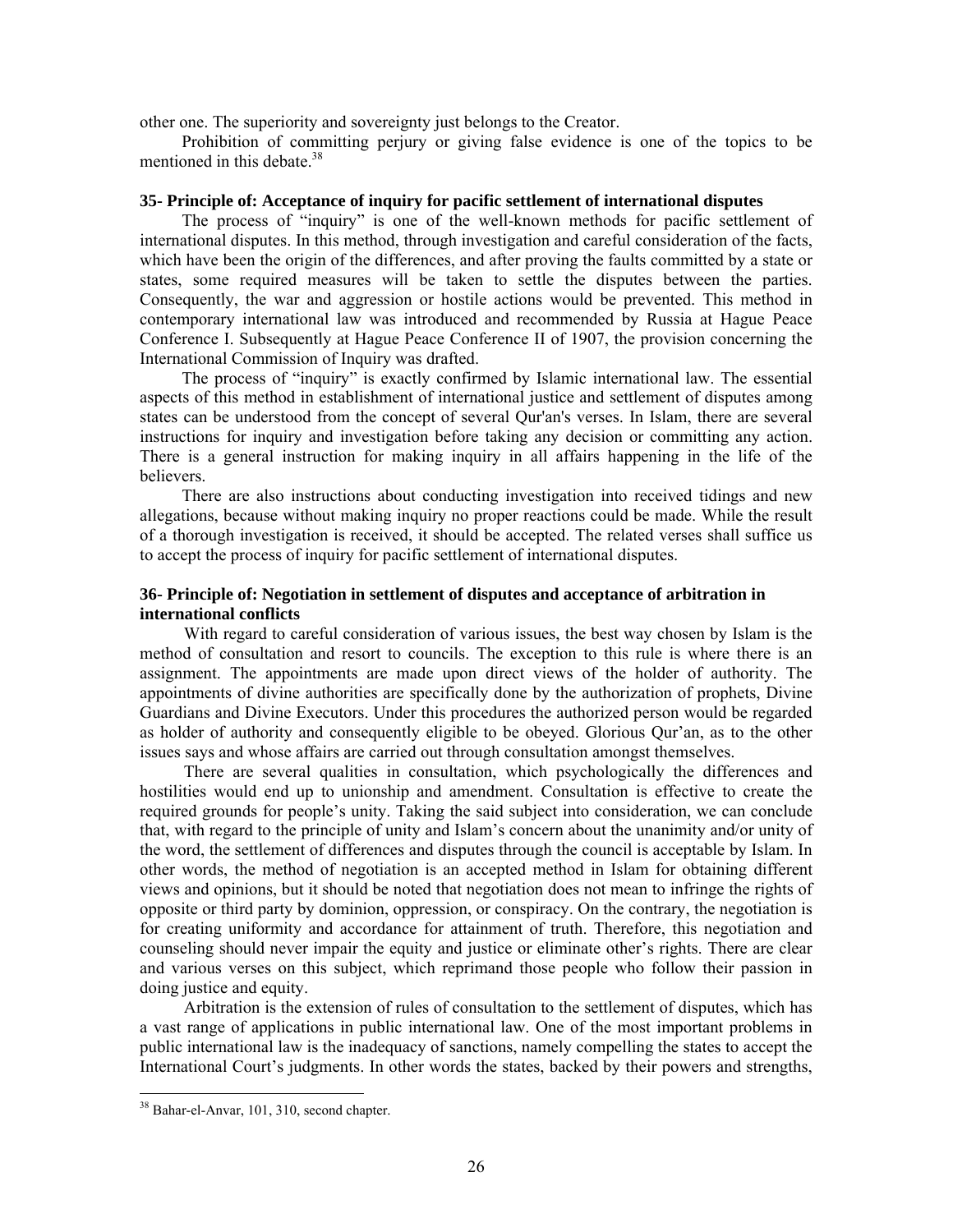in one way or another, refrain to execute the international judgments and cast doubts on the judge's opinions. The process of arbitration is somewhat different from recourse to the judges. The arbitrators are appointed by both parties to the dispute, which collectively take necessary actions to settle the differences. Moreover, because the arbitrators are chosen by the parties, so that their awards would be more acceptable by their respected states.

The process of Islamic International arbitration could be taken from the civil law and Islamic rules of procedure on marriage disputes. Glorious Qur'an has stipulated recourse to awards of arbitrators in settlement of disputes between husbands and wives. It is too important to adapt the said process in civil procedure with problems engaged in international procedure, concerning the circumstances of making agreements and adherence of the parties to the terms of agreements. In marriage contracts, if one of the parties desires not to continue the contract then it would be automatically suspended. Moreover, none of the parties could be again compelled to perform his marriage obligations. Therefore, there would be no sanctions on this case. Similar conditions also exist in international treaties among the states. Because if one of the parties to the dispute refrains to fulfill its international obligations there would be no dominant sanction to compel the violating state to observe the terms of the treaty. With regard to this similarity, we can use the same arbitration procedure for both issues. In contemporary international law and in various states, arbitration is accepted as a legal institution. Although, there are some differences in statute laws and customary international law on this case. There is also propounded the rules of procedure for arbitration and requirements and qualifications of arbitrators in various legal sources.<sup>39</sup> It should be noted that historical precedents of arbitration goes back to the city-states in ancient Greece. In the Hague conference II of 1907 the subject of arbitration was introduced and officially accepted through the endeavors of several states and from that time onwards it was enforced as mandatory arbitration.

#### **37- Principle of: Obligation for mediation and making peace (voluntary mediation)**

Mediation and making peace between the nations and folks, is one of the basic tasks of Islamic government, and in this connection, it even retains the right of suppression for itself in cases where after making peace between two parties, one of them again performs act of aggression against other one. This policy is contrary to the current international policy, which, whenever there is a war, all states adopt, the policy of "wait and see", and even sometimes, they get benefit from the fighting, they start to sell equipments and armaments to both hostile parties. Whereas, contrary to the current policy, the Islamic government is bound to mediate and make peace between the parties and even use military force, to some limited conditions.

"Mediation" is one of the various policies proposed by the Hague convention of 1907 concerning pacific settlement of disputes. On the basis of the said convention a third state, as mediator, has the right to interfere for extinguishing the conflagration of war between two other states and settle their disputes pacifically. The parties to the dispute should not take the said measures, against the principles of friendship and good relations among themselves. Prior to mentioning this subject in the Hague convention, the states would take the measures taken by other states, concerning mediation in the settlement of disputes, contrary to the principle of sovereignty and considered it as and hostile measures and even would fight against the mediating state. $40$ 

"Conciliation" the same as "mediation" is another policy concerning pacific settlement of international disputes. The difference between these two policies is that, in "conciliation" the subject of dispute is referred to a commission composed of experts, lawyers and diplomats whereas in mediation the third state directly would act as a mediator to settle the disputes. The method of conciliation was proposed in Bryan pacts and it was also recommended to the members

<sup>&</sup>lt;sup>39</sup> See: Qaem-Magam Farahani, A., (1988) International law of nationalization.

<sup>&</sup>lt;sup>40</sup> There are evidences to this subject in history of international relations. See: Safari, M. (1963) vol. 3, pp 128-131.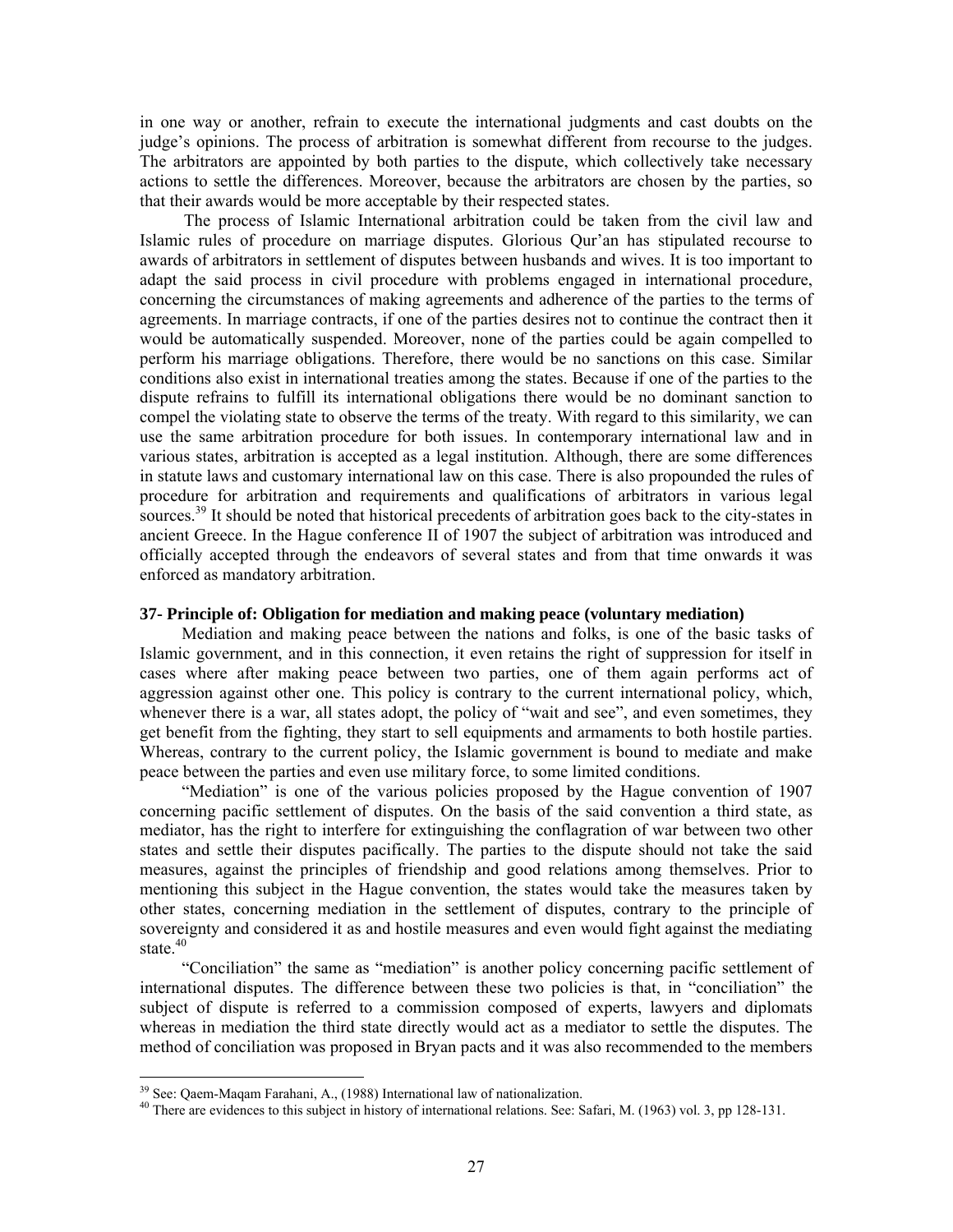in General Assembly of League of Nations in 1922 and it is also mentioned in article 33 of the Charter of United Nations but regretfully it is not used in settlement of international disputes.

#### **38- Principle of: Conciliation and interference in international wars (compulsory mediation)**

According to the abovementioned principle, the basic task of Islamic government in the international scene is interference to bring about reconciliation between the hostile parties. One of the interpretations of the related verses to this subject is, for justification of the issues, using Allāh's Name for one's advantage. It will be performed in this manner that one's indolence and laziness for not doing good and acting piously or making peace among humankind is to be justified through fabricated quasi-legal evidences.

Negotiation even performed secretly, for the purpose of making peace between different peoples and nations is admired and approved by Islam. In cotemporary international law, the covenants are not as progressive as the principle of "compulsory intervention" as it is propounded in Islam. According to the texts of some multilateral treaties, the innovation of "compulsory mediation" could be observed. In this kind of mediation two or more states agree that in case of coming into existence of any dispute and discord among them, resort to a third state which has been chosen as mediating state, for settlement of their disputes. According to Article 8 of Hague convention of 1907, the state may come into an agreement, that in case of discords and disputes, the mediators, which have already been chosen by them, start their negotiation for settlement of disputes. In this particular case and according to a prior agreement the parties to the dispute shall waive a part of their power and sovereignty and bestow it to mediator. Practically this kind of compulsory mediation has not been paid much attention.

As it has been observed, in Islamic international law the compulsory mediation has been propounded in an advanced form and procedure. That is to say, if there be a war among two or more states, other states must fight with the aggressor until it seeks the armistice and then by negotiation, make an equitable peace among them. This principle could have an important role in public international law, to prevent transgression of states towards each other.

#### **References**

- حضرت حاج دكتر نورعلي تابنده، (۱۳۸۲)، حضرت سيّد نورالدين شاه نعمت االله ولي، عرفان ايـران، گـردآوري و تدوين دكتر سيّد مصطفى آزمايش، شماره ۱۵، صص ۲۰−۵، انتشارات حقيقت، قمران.<sup>۱۹</sup> http://www.sufism.ir
- ٤٢ حضرت حاج سلطانحسين تابنده، (۱۳۵۴)، نظر مذهبي به اعلاميه حقوق بشر، انتشارات صالح، چاپ دوم، هتران. http://www.sufism.ir
- حضرت حاج سلطانحسين تابنده، (۱۳۶۵)، قرآن مجيد و سه داستان اسرارآميز عرفاني، چاپ سوم، انتشارات حقيقت، .هتران <sup>٤٣</sup> http://www.sufism.ir
- حضرت حاج ملاّ علي بيدختي گنابادي، (۱۳۴۶)، صالحيّه، چاپ دوم، چاپخانة دانشگاه هتران. چـاپ سـوّم ،۱۳۵۱ .هتران <sup>٤٤</sup> http://www.sufism.ir
	- حضرت حاج ملاّ سلطانمحمّد بيدختي گنابادي، (١٣٤٤ ه ش)، بيان السّعادة في مقامات العبادة، نشر الثاني، في اربعة

<sup>41</sup> His Excellency Hājj Dr. Nūr-Ali Tābandeh. "His Excellency Seyyid Nūr-ed-Din Shāh Ne'matollah Wali". Iran's Mysticism (Journal), compiled and edited by Dr. Seyyid Mostafā Azmāyesh, No. 15, Haqiqat Publication, pp. 5-20, 2003, Tehran and Paris.

 $^{42}$  His Excellency Hājj Sultān Hussein Tābandeh, "Religious standpoints on Universal Declaration of Human Rights". Salih Publication, 2<sup>nd</sup> ed., 1975.<br><sup>43</sup> His Excellency Hājj Sultān Hussein Tābandeh, "Glorious Qur'ān and three mysterious mystical stories", 3<sup>rd</sup> ed.,

Tehran, Haqiqat Publication, 1986.

<sup>&</sup>lt;sup>44</sup> His Excellency Hājj Sultān-Muhammad Beydokhti Gonābādi. "Salihiyeh", 2<sup>nd</sup> ed., Tehran University Publication, 1967, 3rd ed. 1972. Tehran.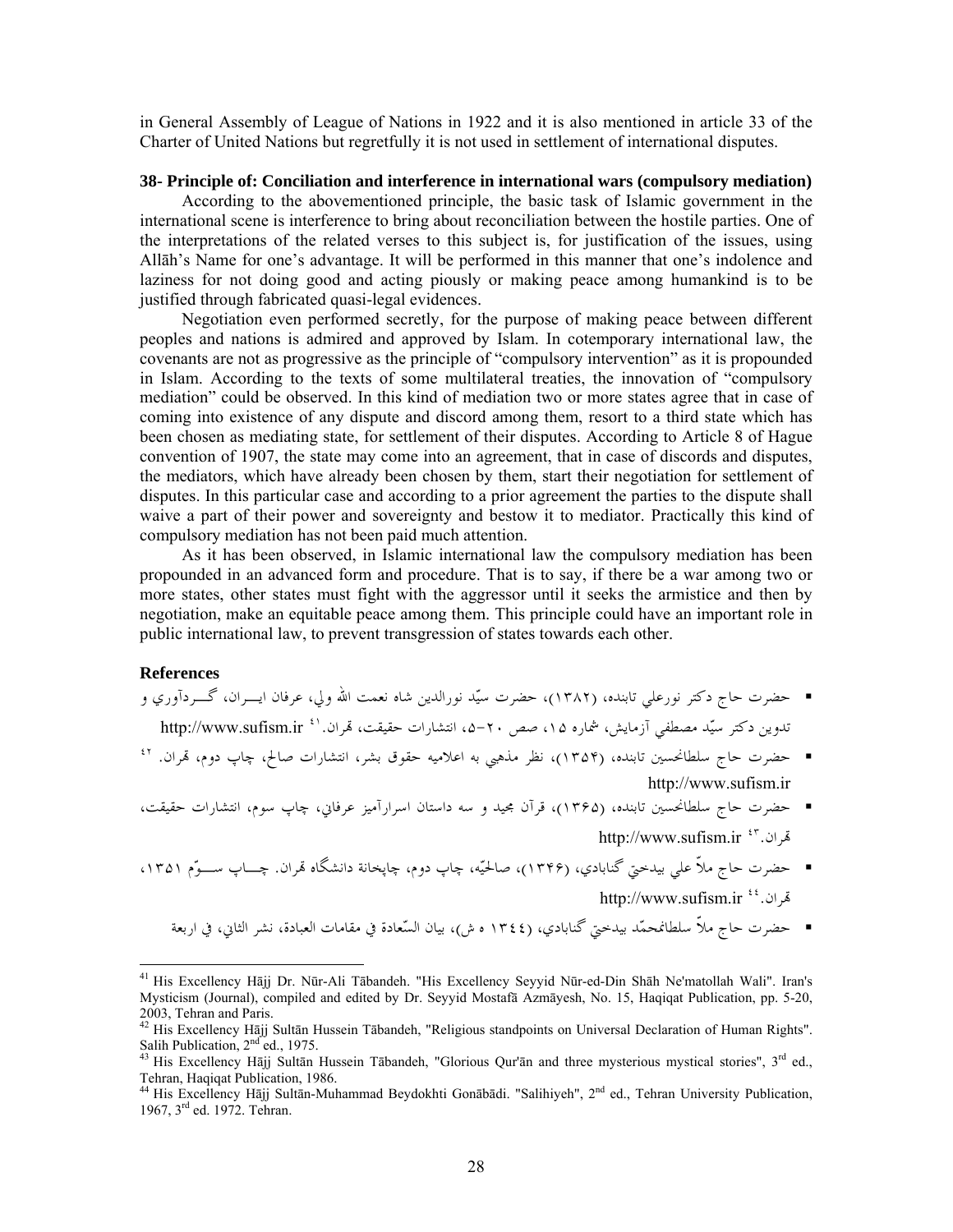مجلداة , قعي بلغة العربيه، دانشگاه تمران. http://www.sufism.ir

- ٤٥ اٍُتفريه هوفه، (١٣٨٣)، درباره عدالت، برداشتهاي فلسفي. ترجمه امير طبري، نشر اختران، هتران.
	- ٤٦ احمد رشيد، (۱۳۵۳)، اسلام و حقوق بينالملل عمومي، ترجمه حسين سيّدي.
		- ٤٧ ارسنجاني، حسن، (۱۳۴۲)، حاكميّت دولتها، چاپ جيبي، هتران.
- ٤٨ آلادپوش، علي، (۱۳۷۲)، عليرضا توتوتچيان، ديپلمات و ديپلماسي، انتشارات وزارت امور خارجه، هتران.
	- ٤٩ اوستا، جليل دوستخواه، (۱۳۶۱)، انتشارات مرواريد، چاپ سوم، هتران.
	- ٥٠ بيدآباد، بيژن، (١٣٨٤)، هزينه در مالية عمومي اسلامي، پژوهشكدة پولي و بانكي، بانك مركزي ايران.
- بيدآباد، بيژن و هرسيني، عبدالرضا، (١٣٨٢)، نرخ و پايه مالياتي در ماليه اسلام و بناي حكمت در اصول فقه پوياي http://www. bidabad.com/ °'. اماميه، هيران .
- .www://http <sup>٥٢</sup> بيدآباد، بيژن، (۱۳۸۳)، عشريه در ماليه اسلام. پژوهشكدة پولي و بانكي، بانك مركزي ايران، هتران. bidabad.com/
	- ٥٣ بيدآباد، بيژن، (۱۳۸۳)، مباني عرفاني اقتصاد اسلامي، پول، بانك، بيمه و ماليه از ديدگاه حكمت.

http://www.bidabad.com/doc/mabani-erfani-eqtesade-islami.pdf بيدآباد، بيژن، (۱۳۸۴)، مباني عرفاني روابط بينالملل اسلامي، حقوق بينالملل عمومي، سياست خارجي، ديپلماسي از ديدگاه حكمت. \*\* http://www.bidabad.com/doc/mabani-erfani-ravabet-beynolmelal.pdf

 <sup>٥٥</sup> بيدآباد، بيژن، (۱۳۸۸)، مباني عرفاني علوم سياسي در اسلام، سياست، حكومت، ولايت از ديدگاه حكمت. http://www.bidabad.com/doc/mabani-erfani-oloome-siasi.pdf

 بيدآباد، بيژن، (۱۳۸۸)، مباني عرفاني حقوق در اسلام، حقوق تطبيقي، نظامهاي حقوقي، حقوق جزا از ديدگاه .حكمت <sup>٥٦</sup> http://www.bidabad.com/doc/mabani-erfani-hoqooq.pdf

 بيدآباد، بيژن، (۱۳۸۸)، مباني عرفاني حقوق اساسي در اسلام، فلسفه حقوق، حقوق فردي، حقوق عمومي از ديدگاه .حكمت <sup>٥٧</sup> http://www.bidabad.com/doc/mabani-erfani-hoquqe-asasi.pdf

<sup>&</sup>lt;sup>45</sup> Otfried Höffe, Politische Gerenchtigkeit, 1995. Translated by Amir Tabari, Akhtaran Publication, 2004.<br><sup>46</sup> Ahmad Rashid. "Islam and public international law". Translated by Hussein Seyyidi, 1974.<br><sup>47</sup> Arsanjāni, Has Ministry of Foreign Affairs, 1993, Tehran.<br><sup>49</sup> Jalil Dūstkhāh. Avestā, Morvarid Publication, 3<sup>rd</sup> ed., 1982, Tehran.

<sup>&</sup>lt;sup>50</sup> Bidābād, Bijan and Abdol-Reza Harsini. (2005) Expenditure in Islamic public finance, Monetary and Banking Research Academy, Central Bank of Iran.

<sup>&</sup>lt;sup>51</sup> Bidābād, Bijan and Abdol-Reza Harsini. Tax rate and base in Islamic finance and wise-based viewpoint to religiousjurisprudence principles. Monetary and Banking Research Academy, Central Bank of Iran, 2003.<br>  $\frac{http://www.bidabad.com/doc/nerkh-va-payeh-malyat1.html}{52 \text{ Bidabad P}$ 

Bidabad, Bijan and Abdol-Reza Harsini. One-tenth in Islamic finance, Monetary and Banking Research Academy, Central Bank of Iran, 2003. http://www.bidabad.com/doc/malyat-oshr2.pdf<br>
<sup>53</sup>- Bidābād, Bijan, <u>Sufi foundations of Islamic economic, Usury, Banking, Insurance, Finance, a theosophy approach.</u>

Monetary and Banking Research Academy, Central Bank of Iran, 2003.

http://www.bidabad.com/doc/mabani-erfani-eqtesade-islami.pdf<br><sup>54</sup>- Bidābād, Bijan, <u>Sufi Foundations of Islamic international relations, public international law, foreign policy and</u> diplomacy, a theosophy approach, 2005. http://www.bidabad.com/doc/mabani-erfani-ravabet-beynolmelal.pdf <sup>55</sup>- Bidābād, Bijan, <u>Sufi Foundations of Political Science in Islam, Politics, Government, Velayat, a theosophy</u>

approach, 2009. http://www.bidabad.com/doc/mabani-erfani-oloome-siasi.pdf<br>
<sup>56</sup>- Bidābād, Bijan, <u>Sufi Foundations of Law in Islam, Comparative Law, Legal Systems, Criminal Law, a theosophy<br>
approach, 2009. http://www.bida</u>

<sup>&</sup>lt;sup>2</sup>- Bidābād, Bijan, Sufi Foundations of Constitutional Law in Islam, Law Philosophy, Individual rights, Public Law, a